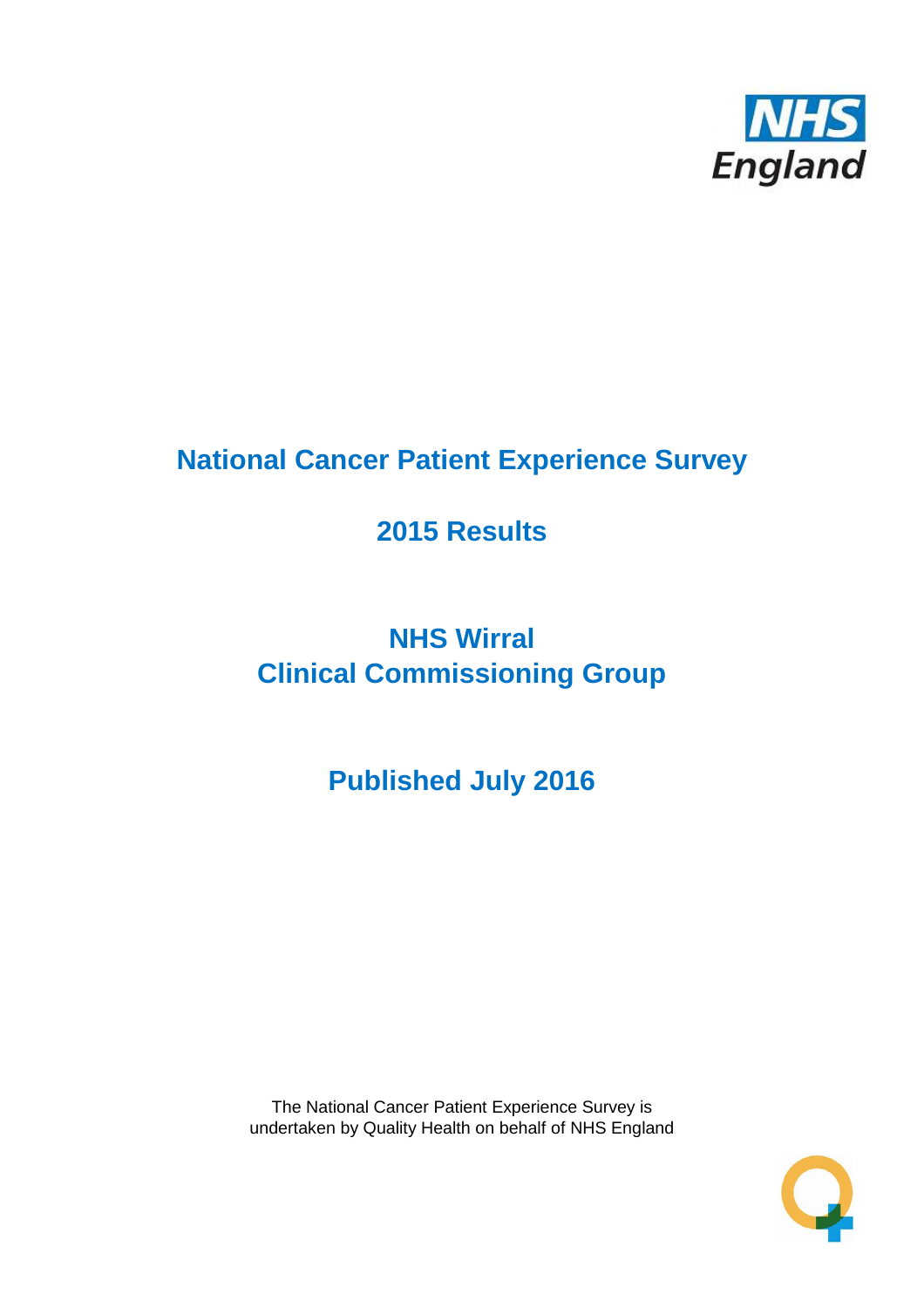#### **Introduction**

The National Cancer Patient Experience Survey 2015 is the fifth iteration of the survey first undertaken in 2010. It has been designed to monitor national progress on cancer care; to provide information to drive local quality improvements; to assist commissioners and providers of cancer care; and to inform the work of the various charities and stakeholder groups supporting cancer patients.

The survey was overseen by a national Cancer Patient Experience Advisory Group. This Advisory Group set the principles and objectives of the survey programme and guided questionnaire development.

The survey was commissioned and managed by NHS England. The survey provider, Quality Health, is responsible for designing, running and analysing the survey.

Full national results and other reports are available at www.ncpes.co.uk

Further details on the survey methodology and changes to the 2015 survey can be found in the Annex. Note that a number of significant changes were made to the 2015 survey so caution should be taken in directly comparing data from the 2015 survey to the findings of the previous CPES surveys. No comparisons with previous surveys are presented in this report.

#### **This report**

The report shows how this CCG scored for each question in the survey, compared with national results. It is aimed at helping individual CCGs to understand their performance and identify areas for local improvement.

Note that responses for questions with 1-20 respondents have been suppressed. This is to protect patient confidentiality and because uncertainty around the result is too great.

#### **Data tables**

The data tables presented in this report show the following for each question:

- **Column 1** shows the number of respondents to this question
- **Column 2** shows the unadjusted 2015 score for this CCG
- **Column 3** shows the case-mix adjusted 2015 score for this CCG
- **Column 4** shows the lower limit of the expected range of scores for this CCG (the top of the pale blue section on the Comparability chart - see below)
- **Column 5** shows the upper limit of the expected range of scores for this CCG (the bottom of the dark blue section on the Comparability chart - see below)
- **Column 6** shows the National Average score for this question.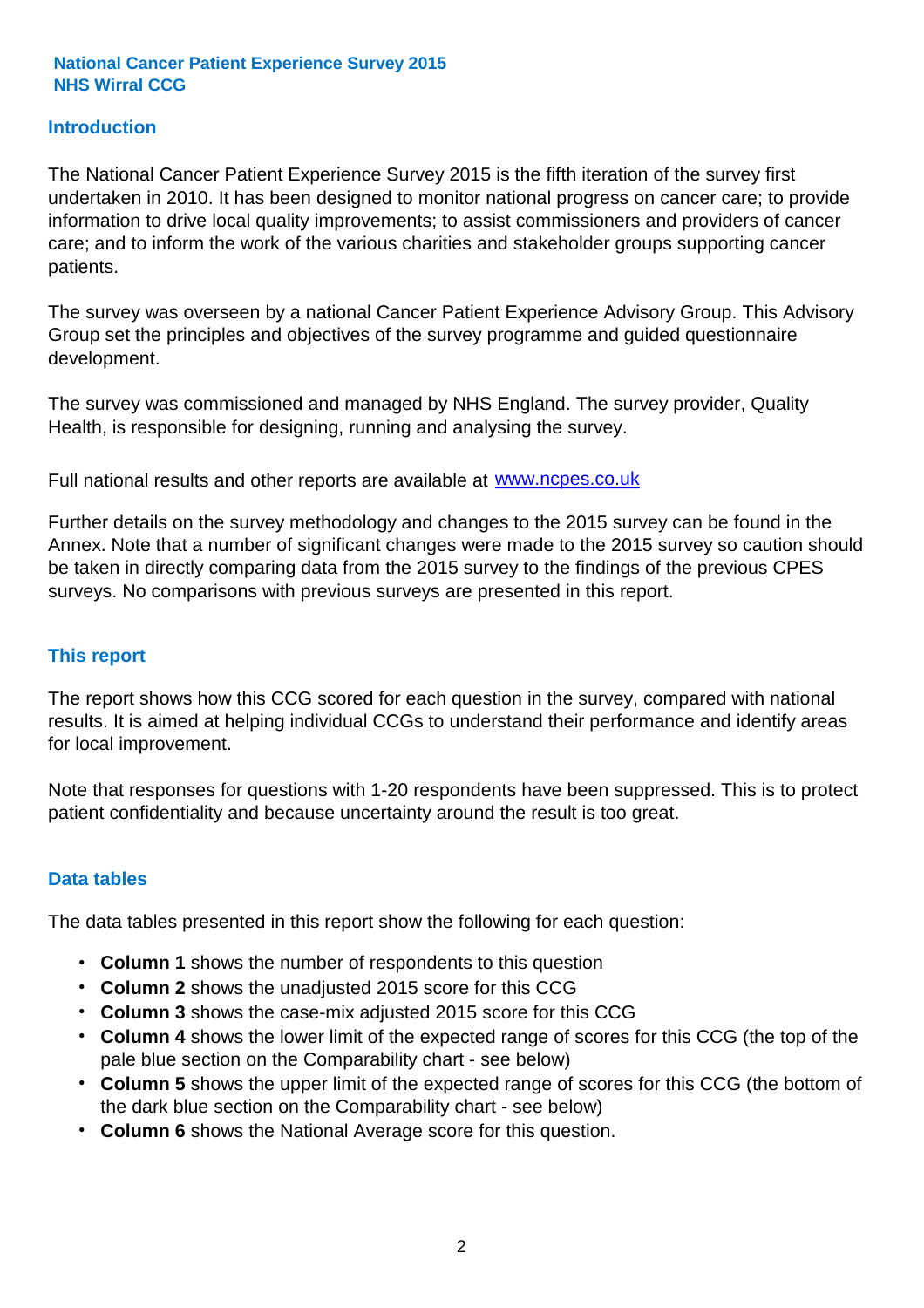Results for individual response options are presented in the detailed data tables **WWW.ncpes.co.uk** Confidence Intervals for unadjusted and case-mix adjusted data are provided in these tables.

Expected ranges and 95% Confidence Intervals highlight the uncertainty around the results. The size of the expected ranges and confidence intervals will be different for each question, and depends on the number of respondents and the range of their responses.

For further details on case-mix adjustment and the scoring methodology used, please refer to the Annex.

#### **Comparability charts**

For the 2015 survey, we have adopted the CQC standard for reporting comparative performance, based on calculation of "expected ranges". This means that CCGs will be flagged as outliers only if there is statistical evidence that their scores deviate (positively or negatively) from the range of scores that would be expected for CCGs of the same size.

The Comparability charts in this report show a bar with these expected ranges (in grey), higher than expected (in dark blue), and lower than expected (in pale blue). A black dot represents the actual score of this CCG.

The same colour convention has been used in Column 3 of the Data tables.

For further details on expected ranges, please refer to the technical document at **www.ncpes.co.uk** 

#### **Tumour group tables**

The final set of tables in this report show the scores for each question for each of the 13 tumour groups, with a comparative national score for that tumour group.

These breakdowns are intended as additional information for CCGs to understand the differences between the experiences of patients with different types of cancer. The numbers are generally relatively small and may not be statistically significant. They should therefore be treated with some caution.

#### **Notes on specific questions**

Question 5 in the survey has not been scored. However, the unscored data is useful and has been published alongside the other results in this report. This question asked respondents to "tick all that apply". The results show all of the responses given including where respondents chose two or more options.

Questions used to direct respondents to different parts of the survey (questions 4, 17, 24, 27, 40, 43, 46) and other demographic and information questions are not reported.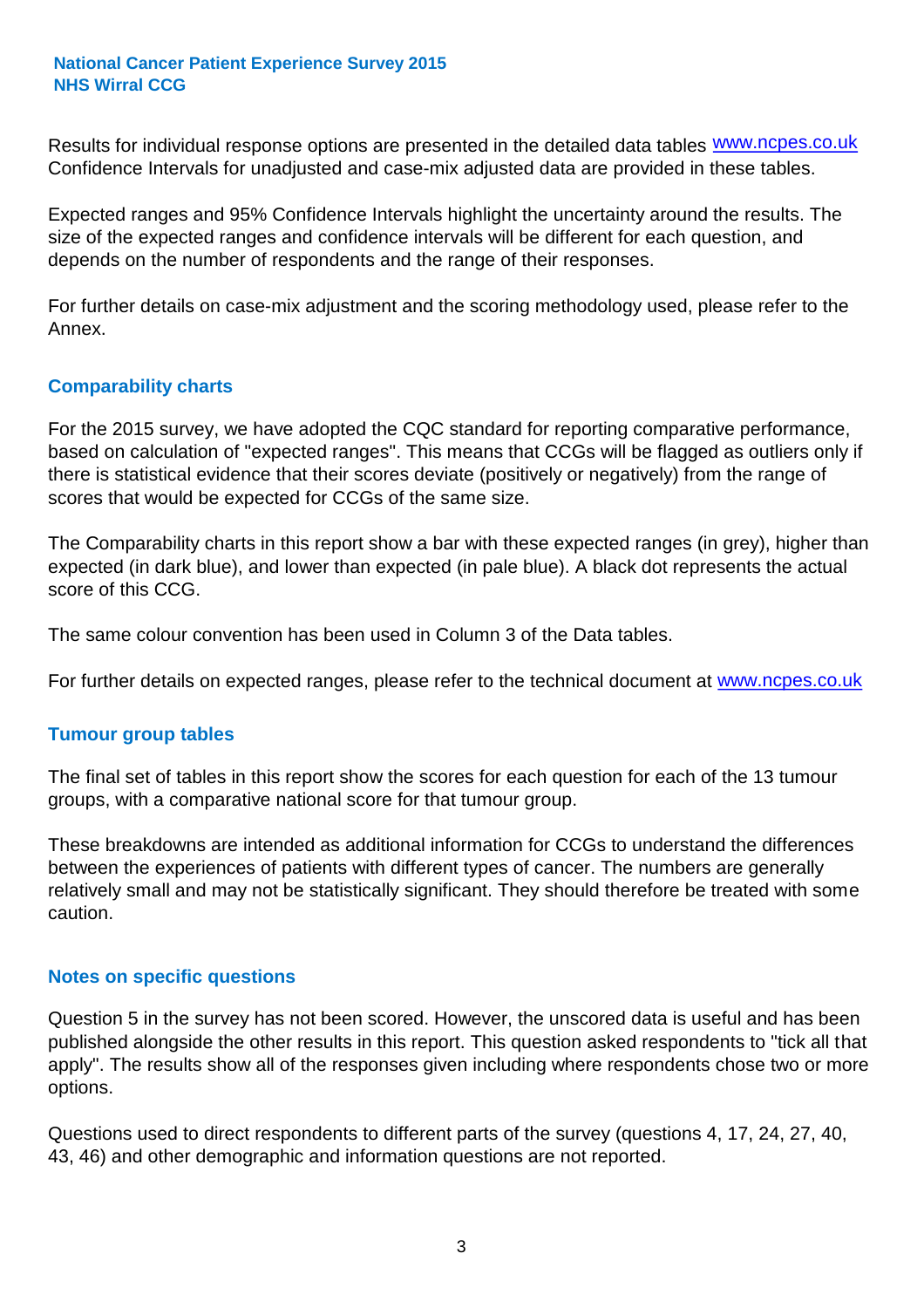#### **How to use the data**

Unadjusted data should be used to see the actual responses from patients relating to the CCG.

Case-mix adjusted data, together with expected ranges, should be used to understand whether the results are significantly higher or lower than national results.

Case-mix adjusted data, together with (case-mix adjusted) Confidence Intervals (presented in the detailed data tables **www.ncpes.co.uk**), should be used to understand whether the results are significantly higher or lower than the results for another CCG.

#### **Response rates**

Numbers of respondents by tumour group, age and gender can be found in the Annex.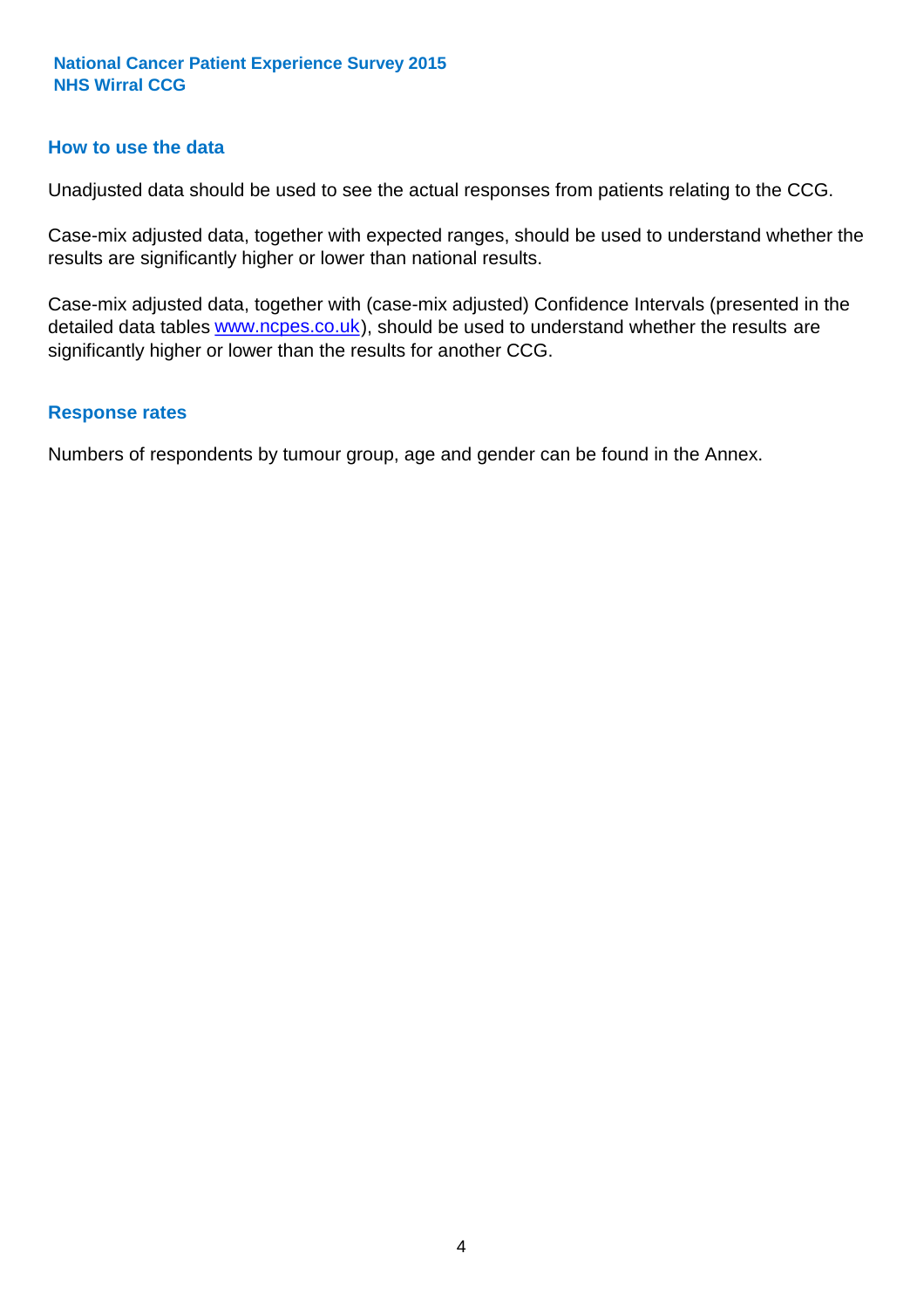#### **Executive Summary**

average rating of 8.7. Asked to rate their care on a scale of zero (very poor) to 10 (very good), respondents gave an

The following questions are included in phase 1 of the Cancer Dashboard developed by Public Health England and NHS England\*:

- **77%** of respondents said that they were definitely involved as much as they wanted to be in decisions about their care and treatment
- **90%** of respondents said that they were given the name of a Clinical Nurse Specialist who would support them through their treatment
- when asked how easy or difficult it had been to contact their Clinical Nurse Specialist 93% of respondents said that it had been 'quite easy' or 'very easy'
- **92%** of respondents said that, overall, they were always treated with dignity and respect they were in hospital
- **94%** of respondents said that hospital staff told them who to contact if they were worried about their condition or treatment after they left hospital
- **65%** of respondents said that they thought the GPs and nurses at their general practice definitely did everything they could to support them while they were having cancer treatment.

Detailed results for these and other questions are set out in the sections that follow.

#### \* www.cancerdata.nhs.uk/dashboard

The questions were selected in discussion with the national Cancer Patient Experience Advisory Group and reflect four key patient experience domains: provision of information; involvement in decisions; care transition; interpersonal relations, respect and dignity. The figures presented above are all case-mix adjusted.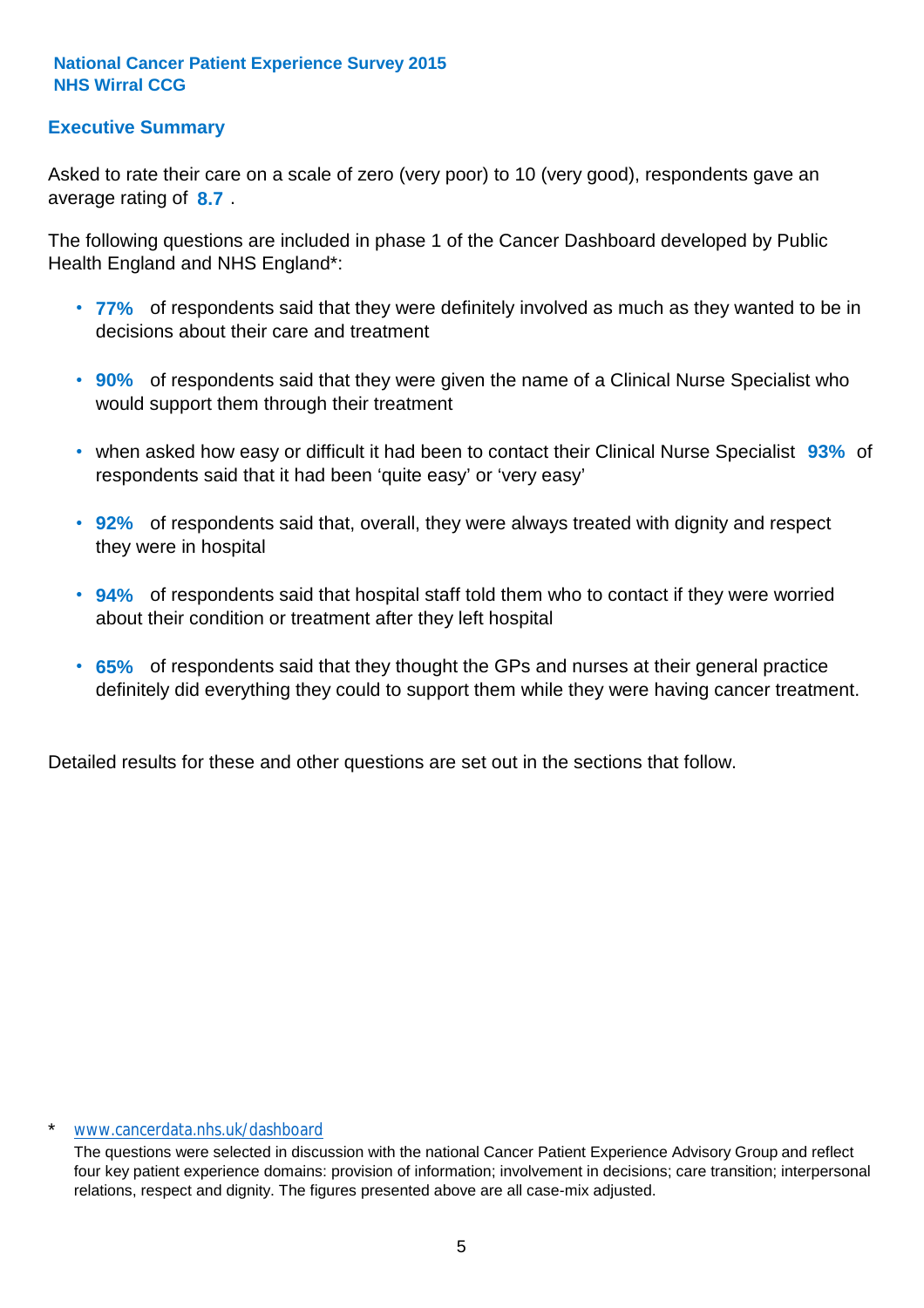# **Questions which scored outside expected range**

|                 |                                                                         | 2015 Case-mix Adjusted                      |                                    |                                     |                                     |                              |
|-----------------|-------------------------------------------------------------------------|---------------------------------------------|------------------------------------|-------------------------------------|-------------------------------------|------------------------------|
| Question        |                                                                         | for this<br>respondents<br>Number of<br>500 | Percentage for<br>this CCG<br>2015 | Lower limit of<br>expected<br>range | Upper limit of<br>expected<br>range | Average<br>National<br>Score |
|                 | Deciding the best treatment for you                                     |                                             |                                    |                                     |                                     |                              |
| Q12             | Patient felt that treatment options were completely explained           | 301                                         | 88%                                | 78%                                 | 87%                                 | 83%                          |
|                 | <b>Clinical Nurse Specialist</b>                                        |                                             |                                    |                                     |                                     |                              |
| Q18             | Patient found it easy to contact their CNS                              | 276                                         | 93%                                | 82%                                 | 91%                                 | 87%                          |
|                 | Support for people with cancer                                          |                                             |                                    |                                     |                                     |                              |
| Q22             | Hospital staff gave information on getting financial help               | 179                                         | 64%                                | 47%                                 | 62%                                 | 55%                          |
|                 | Hospital care as an inpatient                                           |                                             |                                    |                                     |                                     |                              |
| Q <sub>35</sub> | Patient was able to discuss worries or fears with staff during<br>visit | 178                                         | 60%                                | 45%                                 | 59%                                 | 52%                          |
| Q <sub>37</sub> | Always treated with respect and dignity by staff                        | 235                                         | 92%                                | 83%                                 | 92%                                 | 87%                          |
|                 | <b>Your overall NHS care</b>                                            |                                             |                                    |                                     |                                     |                              |
| Q55             | Patient given a care plan                                               | 264                                         | 42%                                | 27%                                 | 39%                                 | 33%                          |
| Q57             | Length of time for attending clinics and appointments was right         | 350                                         | 74%                                | 59%                                 | 73%                                 | 66%                          |
| Q58             | Taking part in cancer research discussed with patient                   | 339                                         | 20%                                | 21%                                 | 36%                                 | 28%                          |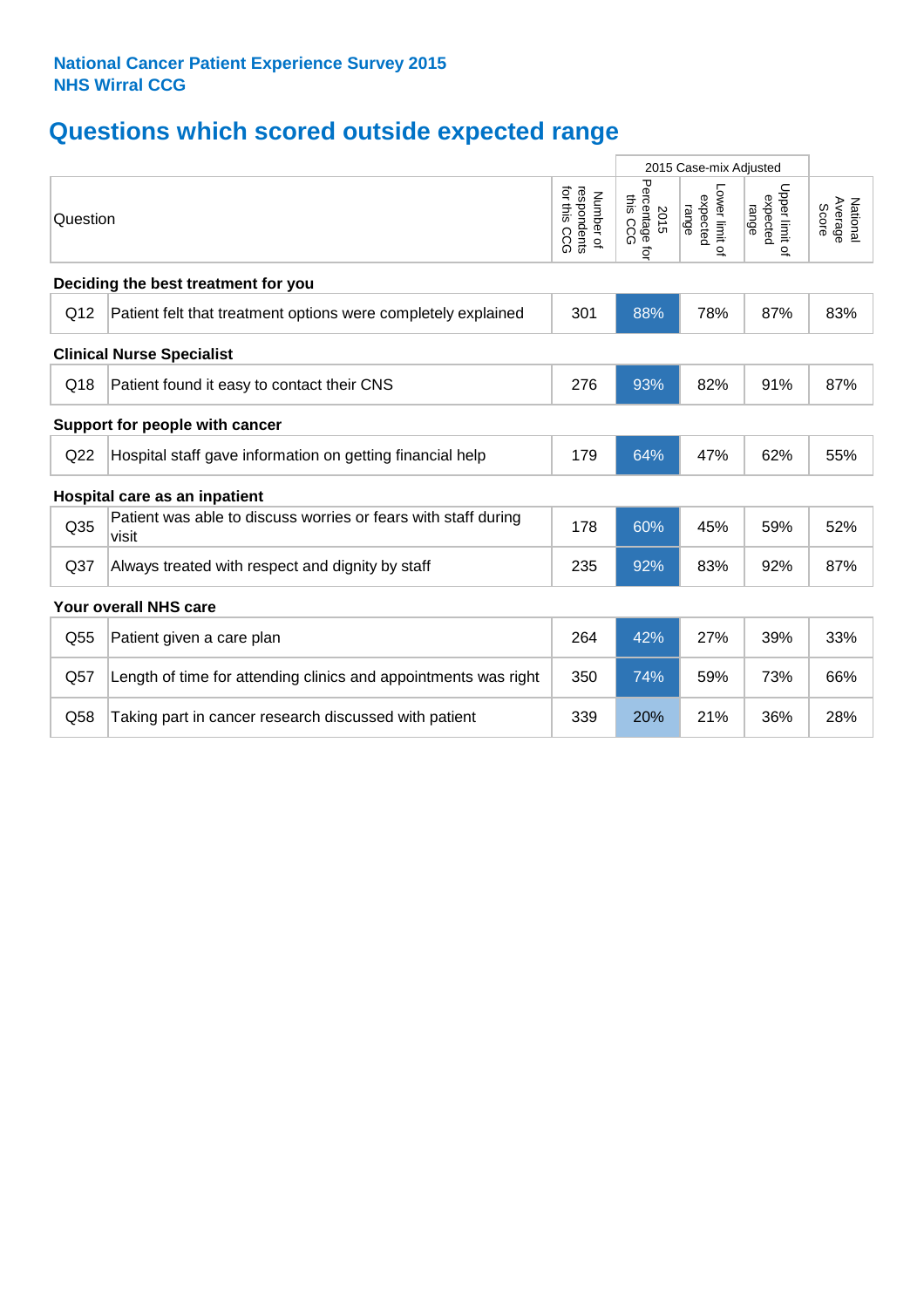### **CCG results**

#### **Seeing your GP**



|    |                                                                |                                         |                             |               | 2015 Case-mix Adjusted     |                            |                           |
|----|----------------------------------------------------------------|-----------------------------------------|-----------------------------|---------------|----------------------------|----------------------------|---------------------------|
|    | Question                                                       | respondents<br>Number<br>$\overline{a}$ | 2015<br>Unadjusted<br>Score | 2015<br>Score | Expected<br>range<br>lower | Expected<br>range<br>nbber | National Average<br>Score |
| Q1 | Saw GP once / twice before being told had to go to<br>hospital | 251                                     | 78%                         | 78%           | 71%                        | 81%                        | 76%                       |
| Q2 | Patient thought they were seen as soon as necessary            | 337                                     | 87%                         | 86%           | 78%                        | 86%                        | 82%                       |

|    |                                                                             |                                                 | No. |
|----|-----------------------------------------------------------------------------|-------------------------------------------------|-----|
|    | Beforehand, did you have all the<br>information you needed about your test? | Yes                                             |     |
| Q5 |                                                                             | No, I would have liked more written information |     |
|    |                                                                             | No, I would have liked more verbal information  |     |
|    |                                                                             | I did not need / want any information           |     |
|    |                                                                             | Don't know / can't remember                     |     |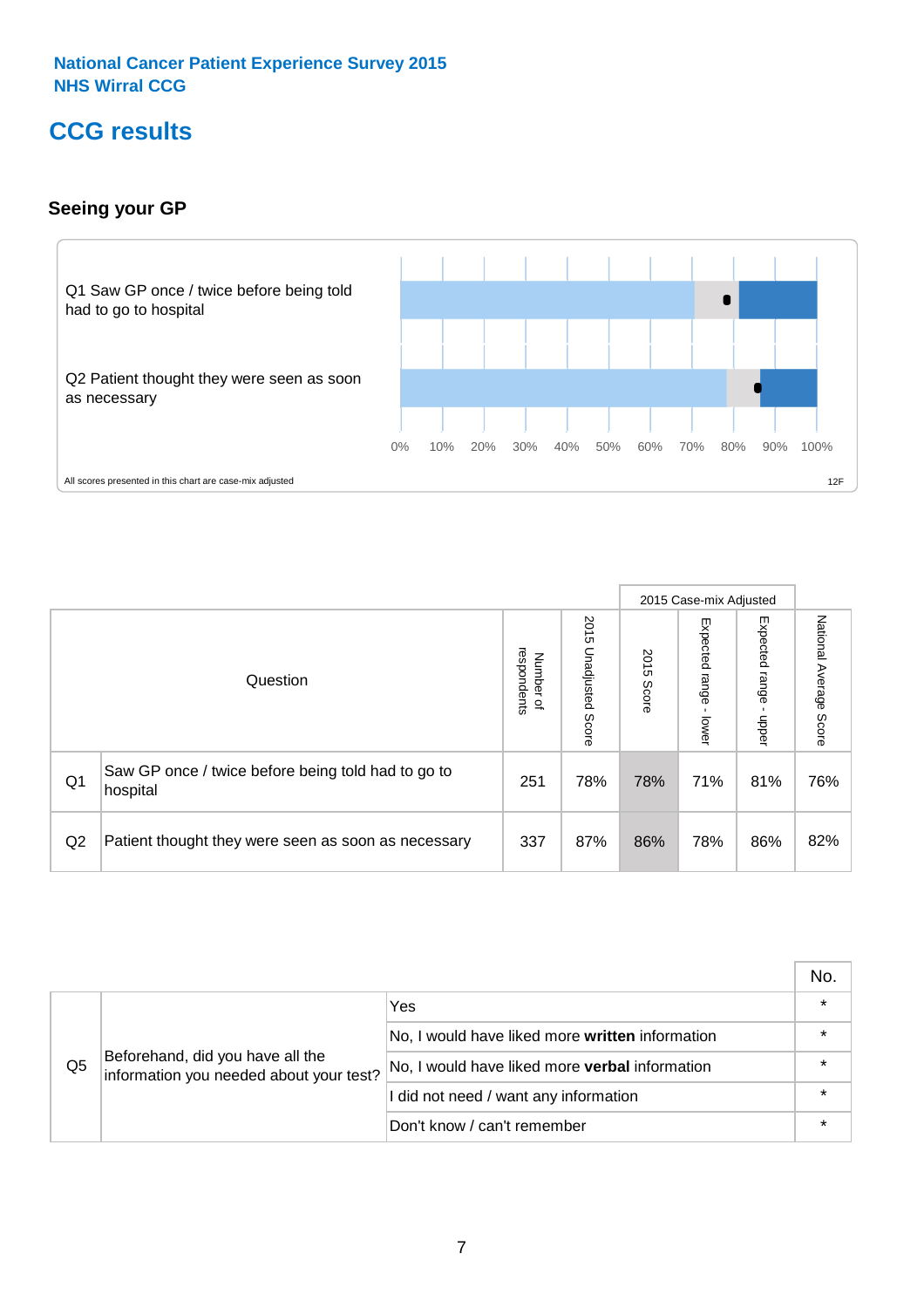#### **Diagnostic tests**



|                |                                                                       |                                   |                             |               | 2015 Case-mix Adjusted      |                         |                           |
|----------------|-----------------------------------------------------------------------|-----------------------------------|-----------------------------|---------------|-----------------------------|-------------------------|---------------------------|
|                | Question                                                              | respondents<br>Number<br>$\Omega$ | 2015<br>Unadjusted<br>Score | 2015<br>Score | Expected<br> range<br>lower | Expected range<br>nbber | National Average<br>Score |
| Q <sub>6</sub> | The length of time waiting for the test to be done was<br>about right | 303                               | 87%                         | 87%           | 83%                         | 90%                     | 87%                       |
| Q7             | Given complete explanation of test results in<br>understandable way   | 302                               | 79%                         | 78%           | 74%                         | 83%                     | 79%                       |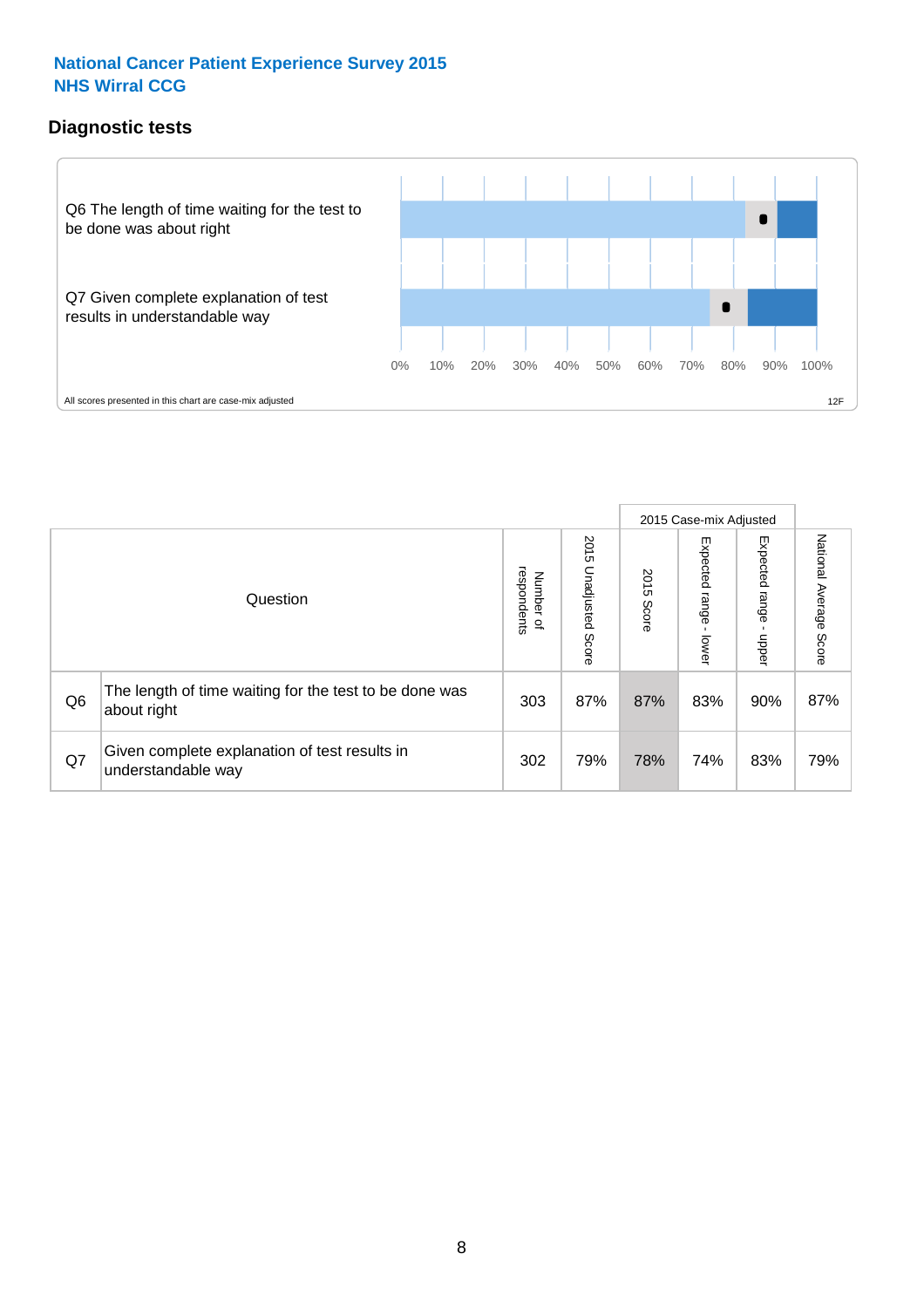#### **Finding out what was wrong with you**



|                |                                                                                            |                          |                                 |                      | 2015 Case-mix Adjusted                    |                                       |                        |
|----------------|--------------------------------------------------------------------------------------------|--------------------------|---------------------------------|----------------------|-------------------------------------------|---------------------------------------|------------------------|
|                | Question                                                                                   | respondents<br>Number of | 2015<br><b>Unadjusted Score</b> | 2015<br><b>Score</b> | Expected range<br>$\blacksquare$<br>lower | Expected range<br>$\mathbf{I}$<br>ddo | National Average Score |
| Q8             | Patient told they could bring a family member or friend<br>when first told they had cancer | 298                      | 79%                             | 78%                  | 74%                                       | 83%                                   | 79%                    |
| Q <sub>9</sub> | Patient felt they were told sensitively that they had cancer                               | 345                      | 86%                             | 85%                  | 80%                                       | 88%                                   | 84%                    |
| Q10            | Patient completely understood the explanation of what<br>was wrong                         | 354                      | 76%                             | 75%                  | 68%                                       | 78%                                   | 73%                    |
| Q11            | Patient given easy to understand written information<br>about the type of cancer they had  | 309                      | 76%                             | 75%                  | 67%                                       | 77%                                   | 72%                    |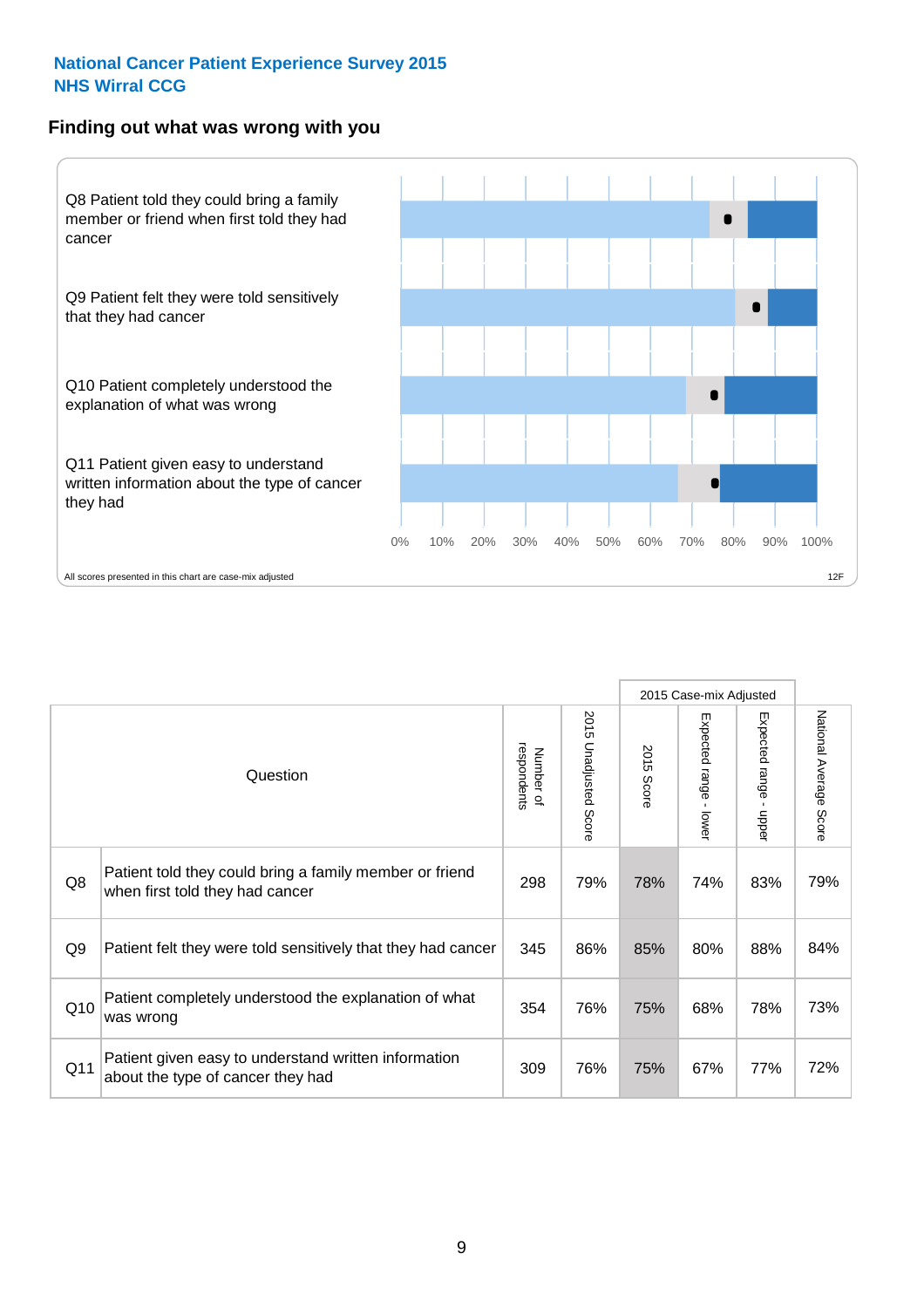#### **Finding out what was wrong with you**



|                 |                                                                                         |                          |                       |               | 2015 Case-mix Adjusted                  |                           |                        |
|-----------------|-----------------------------------------------------------------------------------------|--------------------------|-----------------------|---------------|-----------------------------------------|---------------------------|------------------------|
|                 | Question                                                                                | respondents<br>Number of | 2015 Unadjusted Score | 2015<br>Score | Expected range<br>$\mathbf{r}$<br>lower | Expected range -<br>nbber | National Average Score |
| Q12             | Patient felt that treatment options were completely<br>explained                        | 301                      | 88%                   | 88%           | 78%                                     | 87%                       | 83%                    |
| Q13             | Possible side effects explained in an understandable way                                | 326                      | 74%                   | 74%           | 68%                                     | 78%                       | 73%                    |
| Q14             | Patient given practical advice and support in dealing with<br>side effects of treatment | 327                      | 69%                   | 69%           | 61%                                     | 71%                       | 66%                    |
| Q <sub>15</sub> | Patient definitely told about side effects that could affect<br>them in the future      | 309                      | 61%                   | 59%           | 49%                                     | 60%                       | 54%                    |
| Q16             | Patient definitely involved in decisions about care and<br>treatment                    | 337                      | 78%                   | 77%           | 73%                                     | 82%                       | 78%                    |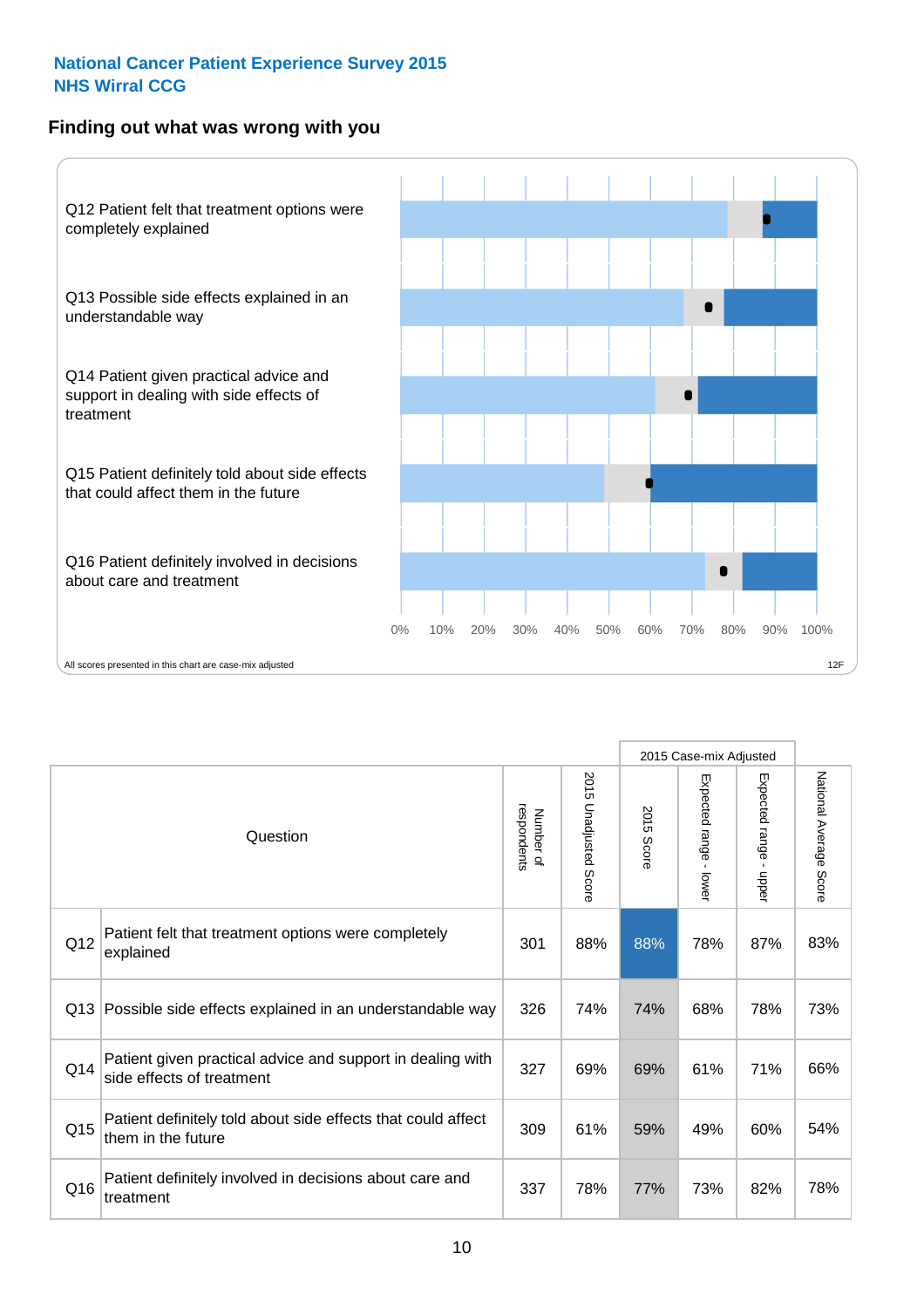#### **Clinical Nurse Specialist**



|     |                                                                                     |                          |                       |               | 2015 Case-mix Adjusted  |                            |                                  |
|-----|-------------------------------------------------------------------------------------|--------------------------|-----------------------|---------------|-------------------------|----------------------------|----------------------------------|
|     | Question                                                                            | respondents<br>Number of | 2015 Unadjusted Score | 2015<br>Score | Expected range<br>lower | Expected<br>uange<br>nbber | National Average<br><b>Score</b> |
| Q17 | Patient given the name of the CNS who would support<br>them through their treatment | 338                      | 90%                   | 90%           | 87%                     | 93%                        | 90%                              |
| Q18 | Patient found it easy to contact their CNS                                          | 276                      | 93%                   | 93%           | 82%                     | 91%                        | 87%                              |
| Q19 | Get understandable answers to important questions all or<br>most of the time        | 259                      | 91%                   | 90%           | 85%                     | 92%                        | 89%                              |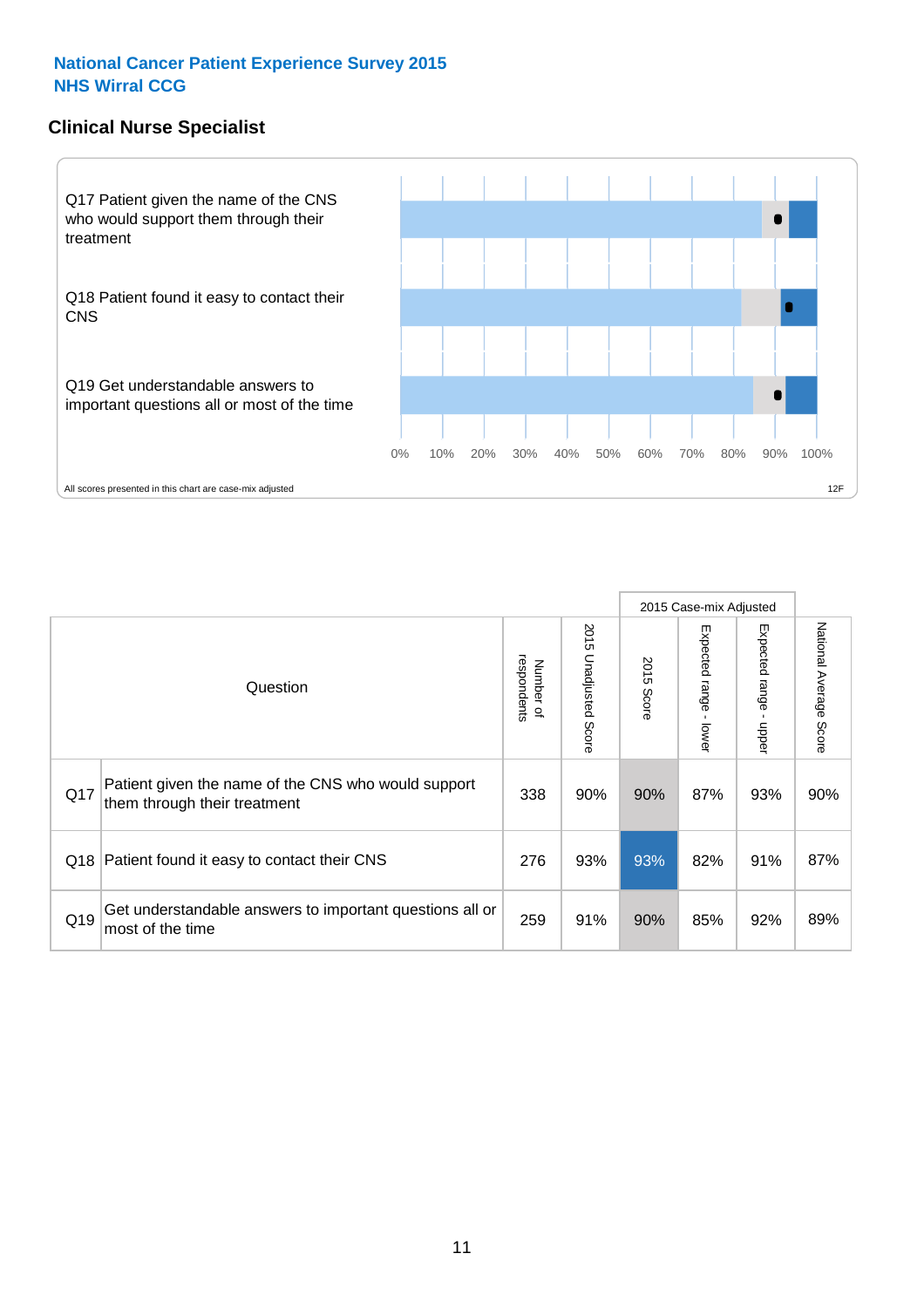#### **Support for people with cancer**



|                 |                                                                                            |                          |                                 |               | 2015 Case-mix Adjusted                  |                                           |                        |
|-----------------|--------------------------------------------------------------------------------------------|--------------------------|---------------------------------|---------------|-----------------------------------------|-------------------------------------------|------------------------|
|                 | Question                                                                                   | respondents<br>Number of | 2015<br><b>Unadjusted Score</b> | 2015<br>Score | Expected range<br>$\mathbf{I}$<br>lower | Expected range<br>$\blacksquare$<br>nbber | National Average Score |
| Q20             | Hospital staff gave information about support groups                                       | 267                      | 86%                             | 86%           | 78%                                     | 88%                                       | 83%                    |
| Q <sub>21</sub> | Hospital staff gave information about impact cancer could<br>have on day to day activities | 228                      | 84%                             | 84%           | 76%                                     | 86%                                       | 81%                    |
| Q22             | Hospital staff gave information on getting financial help                                  | 179                      | 64%                             | 64%           | 47%                                     | 62%                                       | 55%                    |
| Q23             | Hospital staff told patient they could get free prescriptions                              | 150                      | 77%                             | 77%           | 74%                                     | 87%                                       | 80%                    |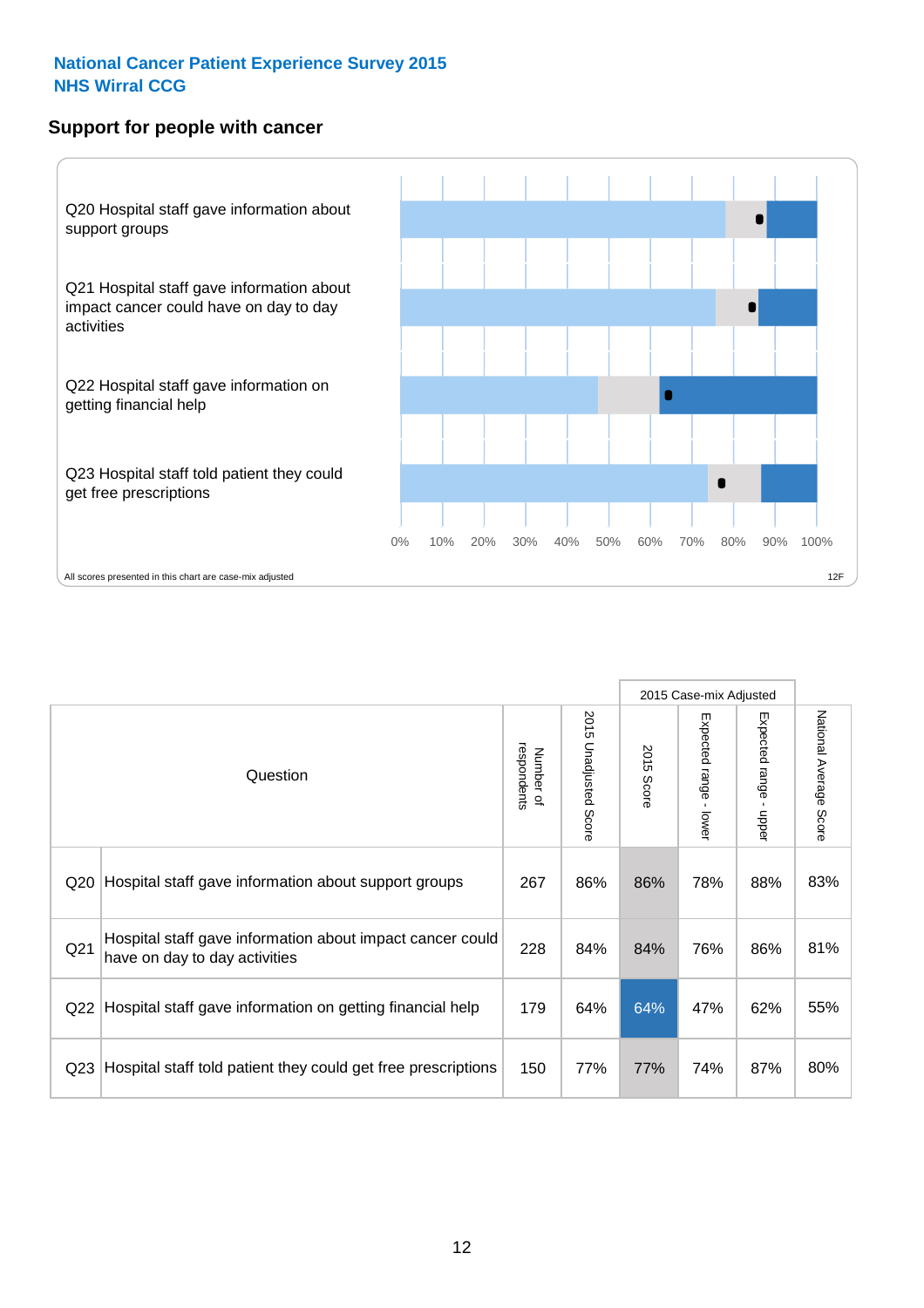#### **Operations**



|     |                                                                 |                                         |                             |               | 2015 Case-mix Adjusted     |                           |                              |
|-----|-----------------------------------------------------------------|-----------------------------------------|-----------------------------|---------------|----------------------------|---------------------------|------------------------------|
|     | Question                                                        | respondents<br>Number<br>$\overline{a}$ | 2015<br>Unadjusted<br>Score | 2015<br>Score | Expected<br>range<br>lower | Expected<br>range<br>ddoe | National<br>Average<br>Score |
| Q26 | Staff explained how operation had gone in<br>understandable way | 211                                     | 82%                         | 82%           | 72%                        | 83%                       | 78%                          |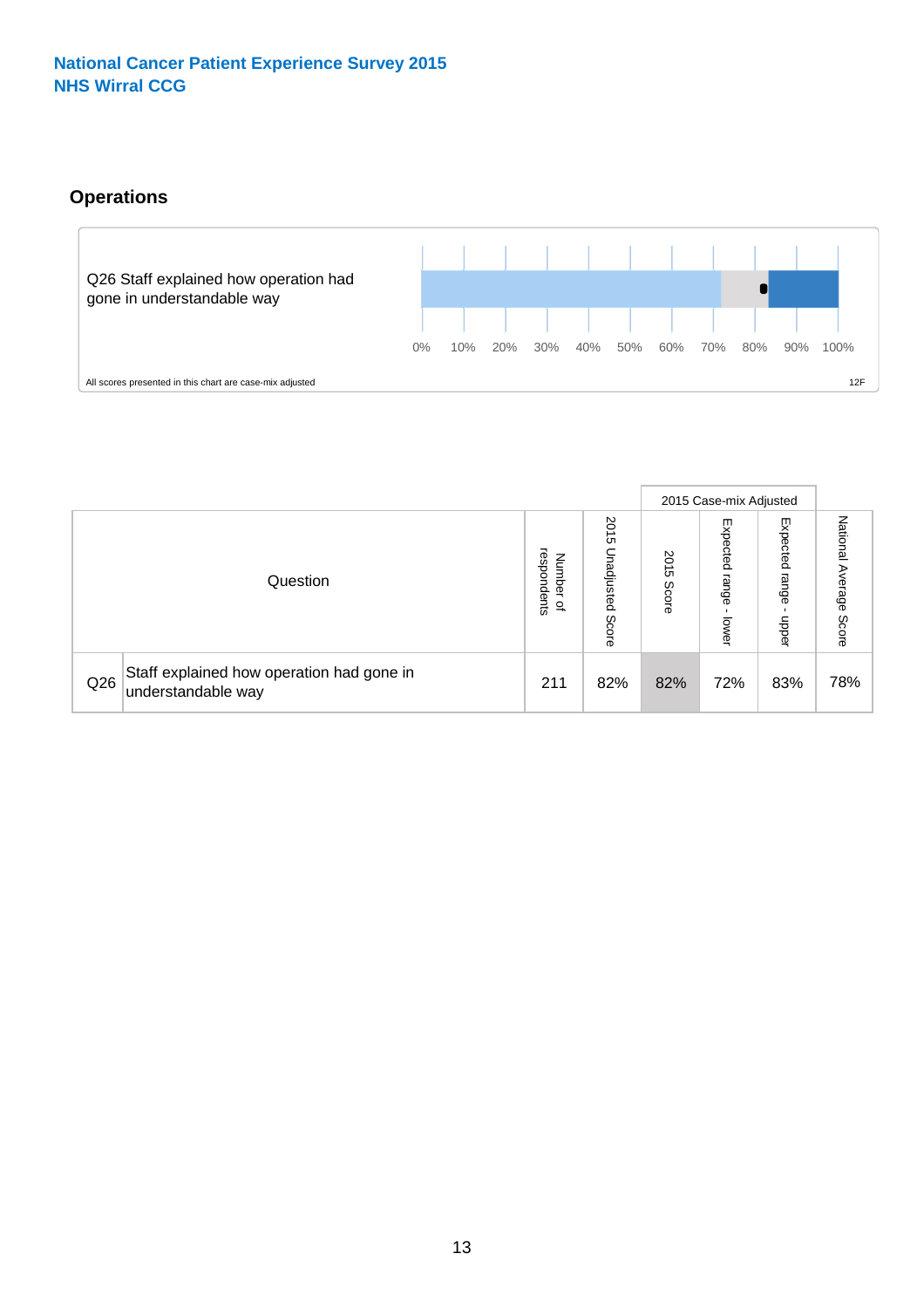#### **Hospital care as an inpatient (Part 1 of 3)**



All scores presented in this chart are case-mix adjusted  $12$ F<br>All scores presented in this chart are case-mix adjusted

|                 |                                                                                           |                          |                          |               | 2015 Case-mix Adjusted                  |                                           |                        |
|-----------------|-------------------------------------------------------------------------------------------|--------------------------|--------------------------|---------------|-----------------------------------------|-------------------------------------------|------------------------|
|                 | Question                                                                                  | respondents<br>Number of | 2015<br>Unadjusted Score | 2015<br>Score | Expected range<br>$\mathbf{r}$<br>lower | Expected range<br>$\blacksquare$<br>nbber | National Average Score |
| Q28             | Groups of doctors or nurses did not talk in front of patient<br>as if they were not there | 236                      | 82%                      | 82%           | 76%                                     | 86%                                       | 81%                    |
| Q29             | Patient had confidence and trust in all doctors treating<br>them                          | 238                      | 88%                      | 87%           | 79%                                     | 89%                                       | 84%                    |
| Q30             | Patient's family or someone close definitely had<br>opportunity to talk to doctor         | 195                      | 78%                      | 78%           | 66%                                     | 78%                                       | 72%                    |
| Q <sub>31</sub> | Patient had confidence and trust in all ward nurses                                       | 239                      | 77%                      | 76%           | 67%                                     | 78%                                       | 72%                    |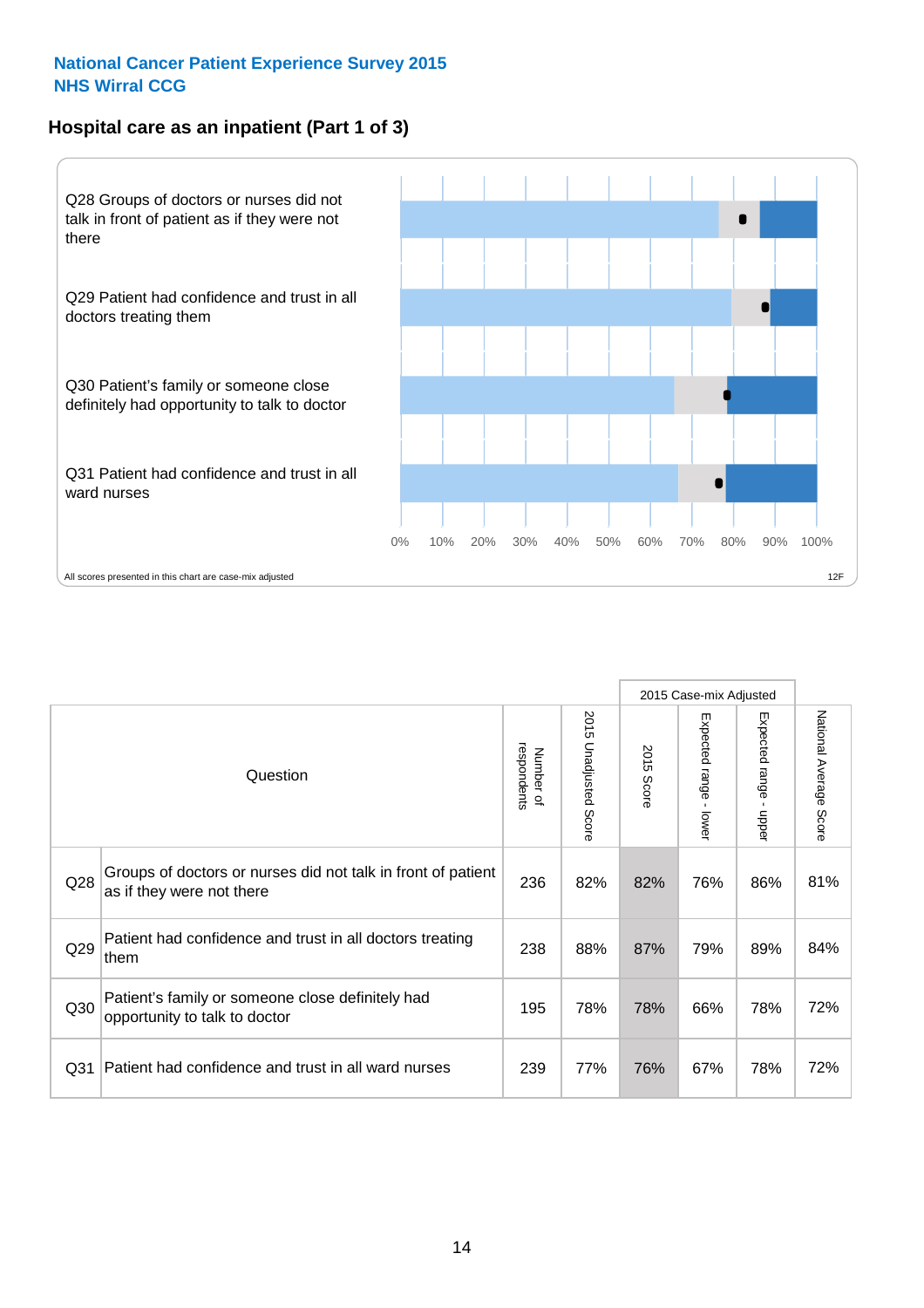#### **Hospital care as an inpatient (Part 2 of 3)**



|                 |                                                                         |                          |                          |               | 2015 Case-mix Adjusted |                           |                           |
|-----------------|-------------------------------------------------------------------------|--------------------------|--------------------------|---------------|------------------------|---------------------------|---------------------------|
|                 | Question                                                                | respondents<br>Number of | 2015 Unadjusted<br>Score | 2015<br>Score | Expected range - lower | Expected range<br>- nbbeu | National Average<br>Score |
| Q32             | Always / nearly always enough nurses on duty                            | 238                      | 71%                      | 71%           | 60%                    | 72%                       | 66%                       |
| Q <sub>33</sub> | All staff asked patient what name they preferred to be<br>called by     | 235                      | 74%                      | 73%           | 57%                    | 76%                       | 67%                       |
| Q34             | Always given enough privacy when discussing condition<br>or treatment   | 236                      | 87%                      | 87%           | 80%                    | 89%                       | 85%                       |
| Q <sub>35</sub> | Patient was able to discuss worries or fears with staff<br>during visit | 178                      | 61%                      | 60%           | 45%                    | 59%                       | 52%                       |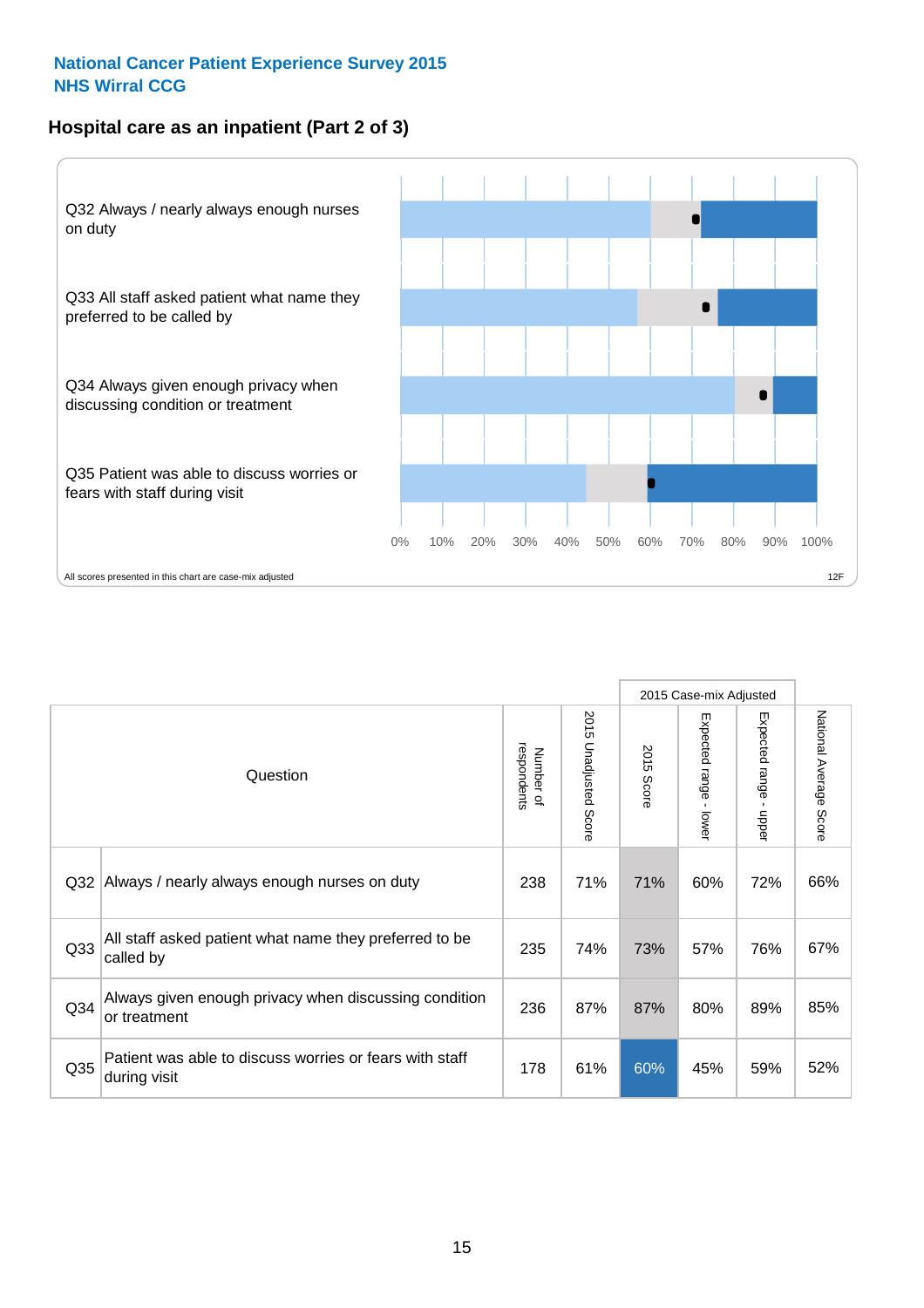#### **Hospital care as an inpatient (Part 3 of 3)**



|                 |                                                                                     |                          |                                 |               | 2015 Case-mix Adjusted                    |                           |                        |
|-----------------|-------------------------------------------------------------------------------------|--------------------------|---------------------------------|---------------|-------------------------------------------|---------------------------|------------------------|
|                 | Question                                                                            | Number of<br>respondents | 2015<br><b>Unadjusted Score</b> | 2015<br>Score | Expected range<br>$\blacksquare$<br>lower | Expected range -<br>nbber | National Average Score |
| Q36             | Hospital staff definitely did everything to help control pain                       | 204                      | 88%                             | 87%           | 79%                                       | 89%                       | 84%                    |
| Q <sub>37</sub> | Always treated with respect and dignity by staff                                    | 235                      | 92%                             | 92%           | 83%                                       | 92%                       | 87%                    |
| Q38             | Given clear written information about what should / should<br>not do post discharge | 218                      | 85%                             | 85%           | 80%                                       | 89%                       | 84%                    |
| Q39             | Staff told patient who to contact if worried post discharge                         | 231                      | 94%                             | 94%           | 91%                                       | 97%                       | 94%                    |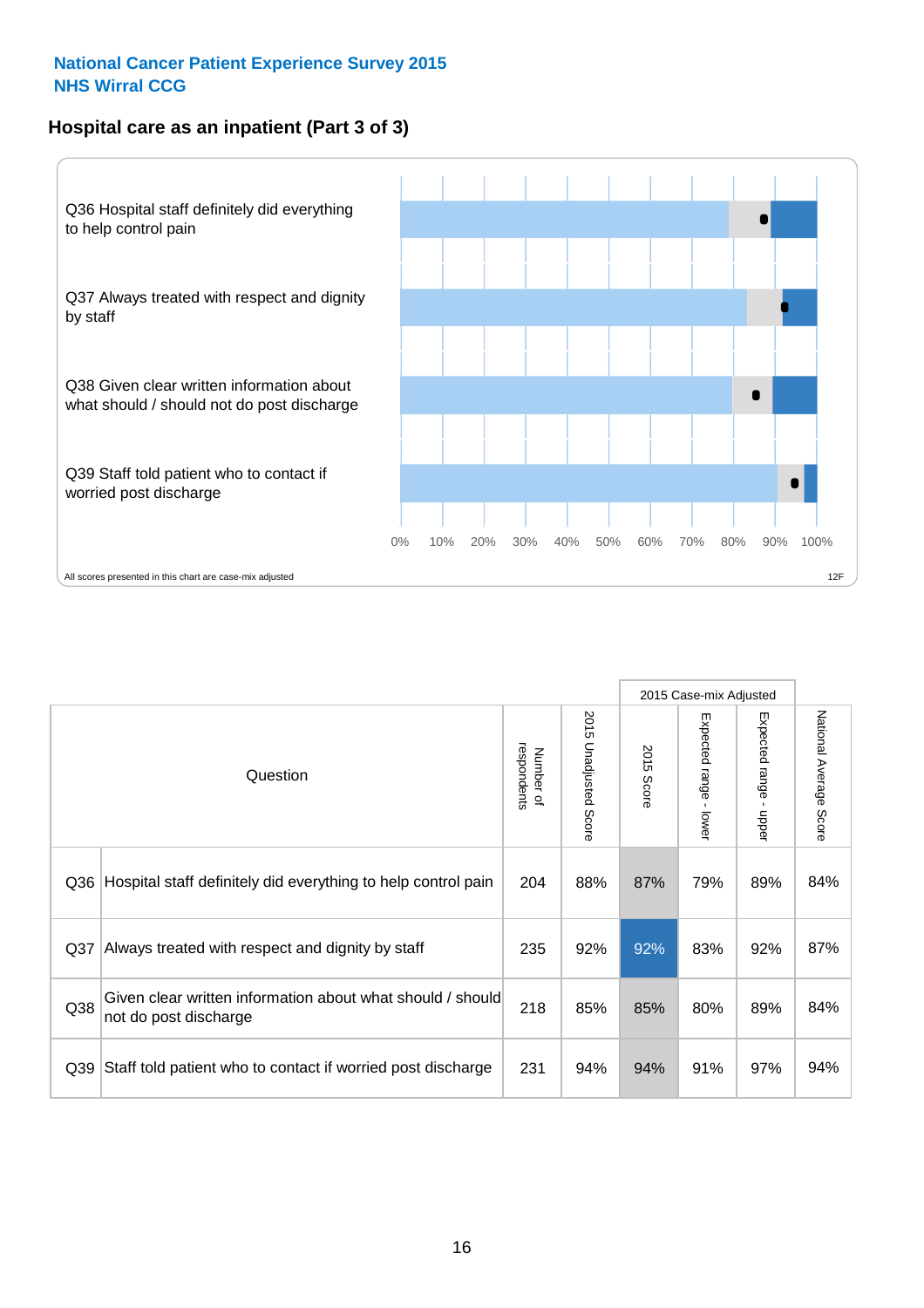#### **Hospital care as a day patient / outpatient (Part 1 of 2)**



|     |                                                                                    |                          |                                 |                      | 2015 Case-mix Adjusted                  |                                         |                        |
|-----|------------------------------------------------------------------------------------|--------------------------|---------------------------------|----------------------|-----------------------------------------|-----------------------------------------|------------------------|
|     | Question                                                                           | respondents<br>Number of | 2015<br><b>Unadjusted Score</b> | 2015<br><b>Score</b> | Expected range<br>$\mathbf{r}$<br>lower | Expected range<br>$\mathbf{I}$<br>nbber | National Average Score |
| Q41 | Patient was able to discuss worries or fears with staff<br>during visit            | 262                      | 74%                             | 73%                  | 64%                                     | 76%                                     | 70%                    |
| Q42 | Doctor had the right notes and other documentation with<br>them                    | 298                      | 95%                             | 95%                  | 93%                                     | 98%                                     | 96%                    |
| Q44 | Beforehand patient had all information needed about<br>radiotherapy treatment      | 105                      | 87%                             | 86%                  | 79%                                     | 93%                                     | 86%                    |
| Q45 | Patient given understandable information about whether<br>radiotherapy was working | 83                       | 55%                             | 54%                  | 49%                                     | 70%                                     | 60%                    |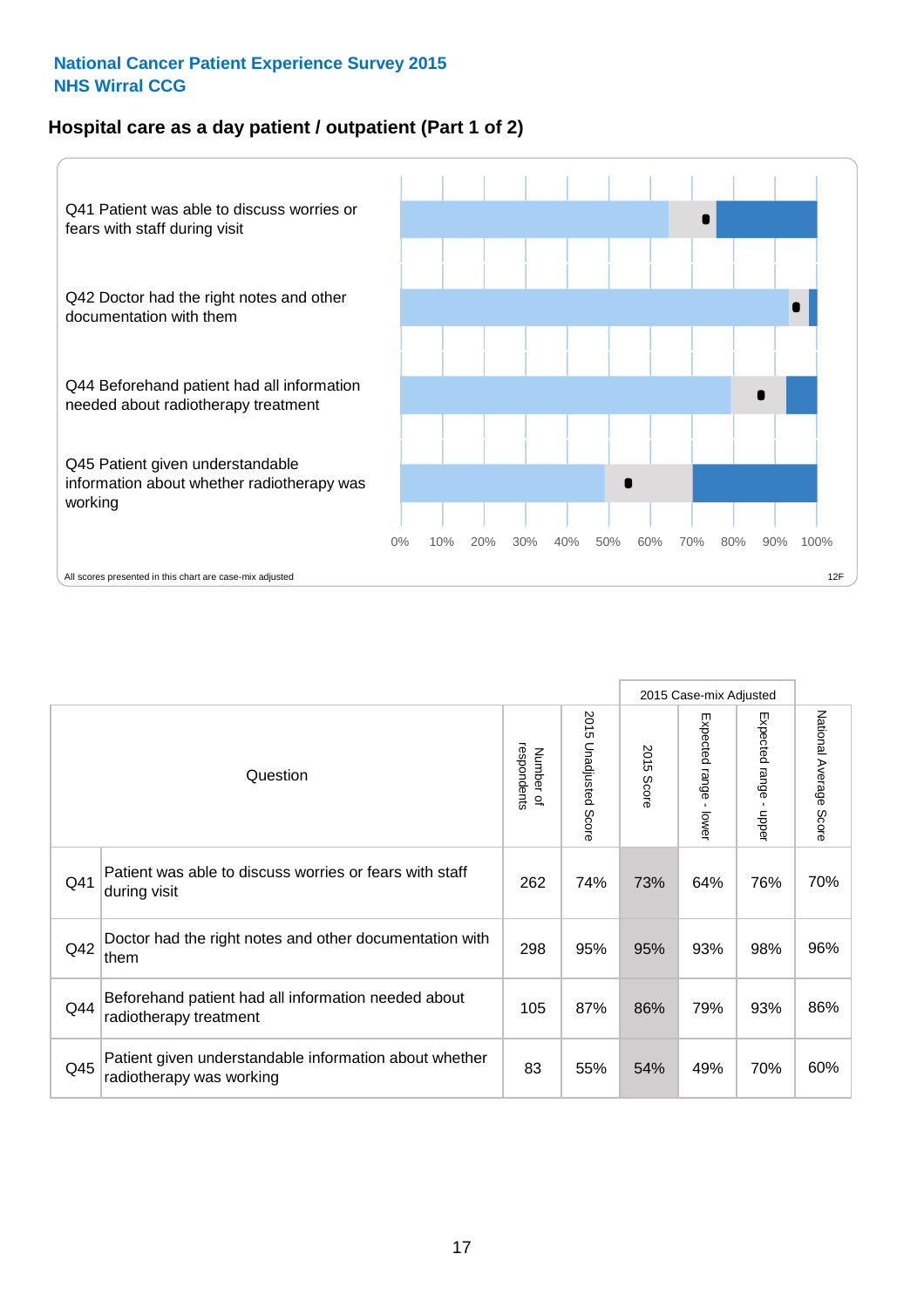#### **Hospital care as a day patient / outpatient (Part 2 of 2)**



|     |                                                                                    |                                       |                             |               |                             | 2015 Case-mix Adjusted  |                           |
|-----|------------------------------------------------------------------------------------|---------------------------------------|-----------------------------|---------------|-----------------------------|-------------------------|---------------------------|
|     | Question                                                                           | respondents<br>Number<br>$\mathbf{Q}$ | 2015<br>Unadjusted<br>Score | 2015<br>Score | Expected<br>Irange<br>lower | Expected range<br>doper | National Average<br>Score |
| Q47 | Beforehand patient had all information needed about<br>chemotherapy treatment      | 127                                   | 83%                         | 82%           | 78%                         | 91%                     | 84%                       |
| Q48 | Patient given understandable information about whether<br>chemotherapy was working | 110                                   | 61%                         | 59%           | 59%                         | 77%                     | 68%                       |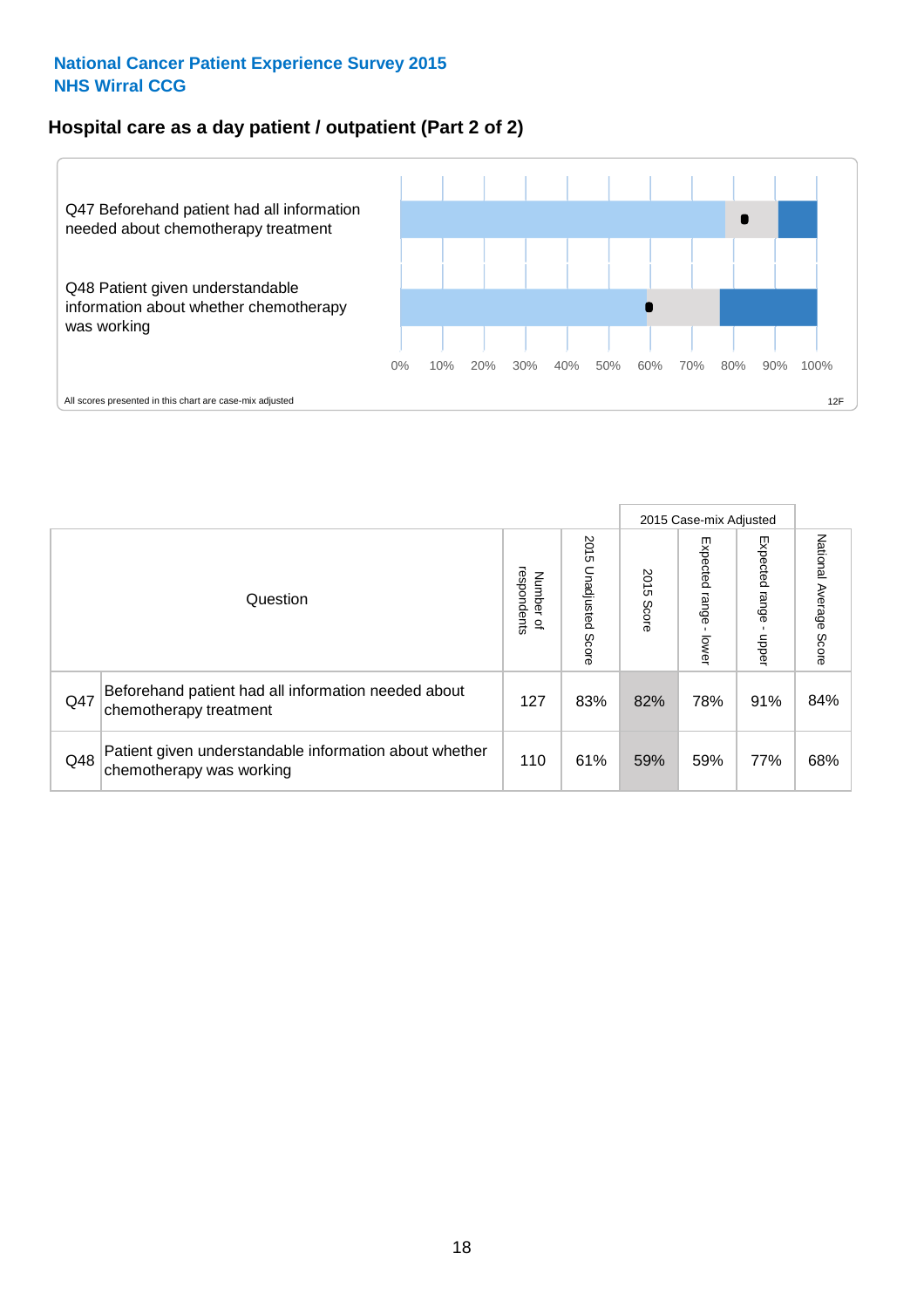#### **Home care and support**



2015 Case-mix Adjusted 2015 Unadjusted Score Expected range - upper National Average Score 2015 Unadjusted Score Expected range - lower National Average Score Expected range - lower Expected range - upper Number of<br>respondents 2015 Score respondents 2015 Score Number of Question Hospital staff gave family or someone close all the  $Q49$  information needed to help with care at home  $282$  |  $59\%$  |  $58\%$  |  $52\%$  |  $63\%$  |  $58\%$ Patient definitely given enough support from health or Q50 social services during treatment 173 | 60% 60% 45% 62% 54% Patient definitely given enough support from health or  $\frac{1051}{\text{social services after treatment}}$  100  $\begin{vmatrix} 51\% & 50\% & 35\% \end{vmatrix}$  55% 45%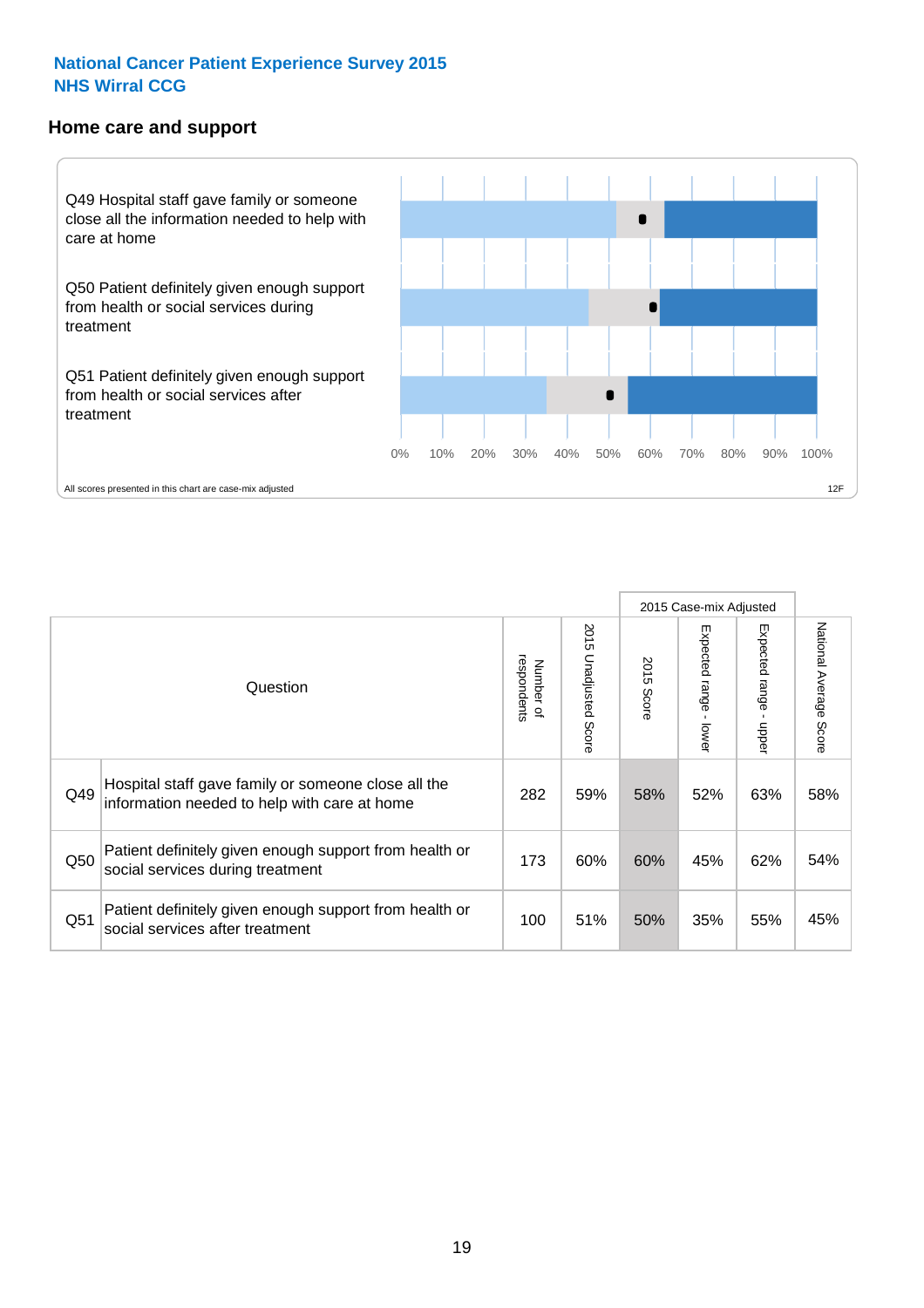#### **Care from your general practice**



|     |                                                                           |                                       |                             |               |                                    | 2015 Case-mix Adjusted     |                           |
|-----|---------------------------------------------------------------------------|---------------------------------------|-----------------------------|---------------|------------------------------------|----------------------------|---------------------------|
|     | Question                                                                  | respondents<br>Number<br>$\mathbf{Q}$ | 2015<br>Unadjusted<br>Score | 2015<br>Score | Expected<br><b>Irange</b><br>lower | Expected<br>range<br>doper | National Average<br>Score |
| Q52 | GP given enough information about patient's condition<br>and treatment    | 287                                   | 94%                         | 94%           | 93%                                | 98%                        | 95%                       |
| Q53 | Practice staff definitely did everything they could to<br>support patient | 250                                   | 65%                         | 65%           | 57%                                | 69%                        | 63%                       |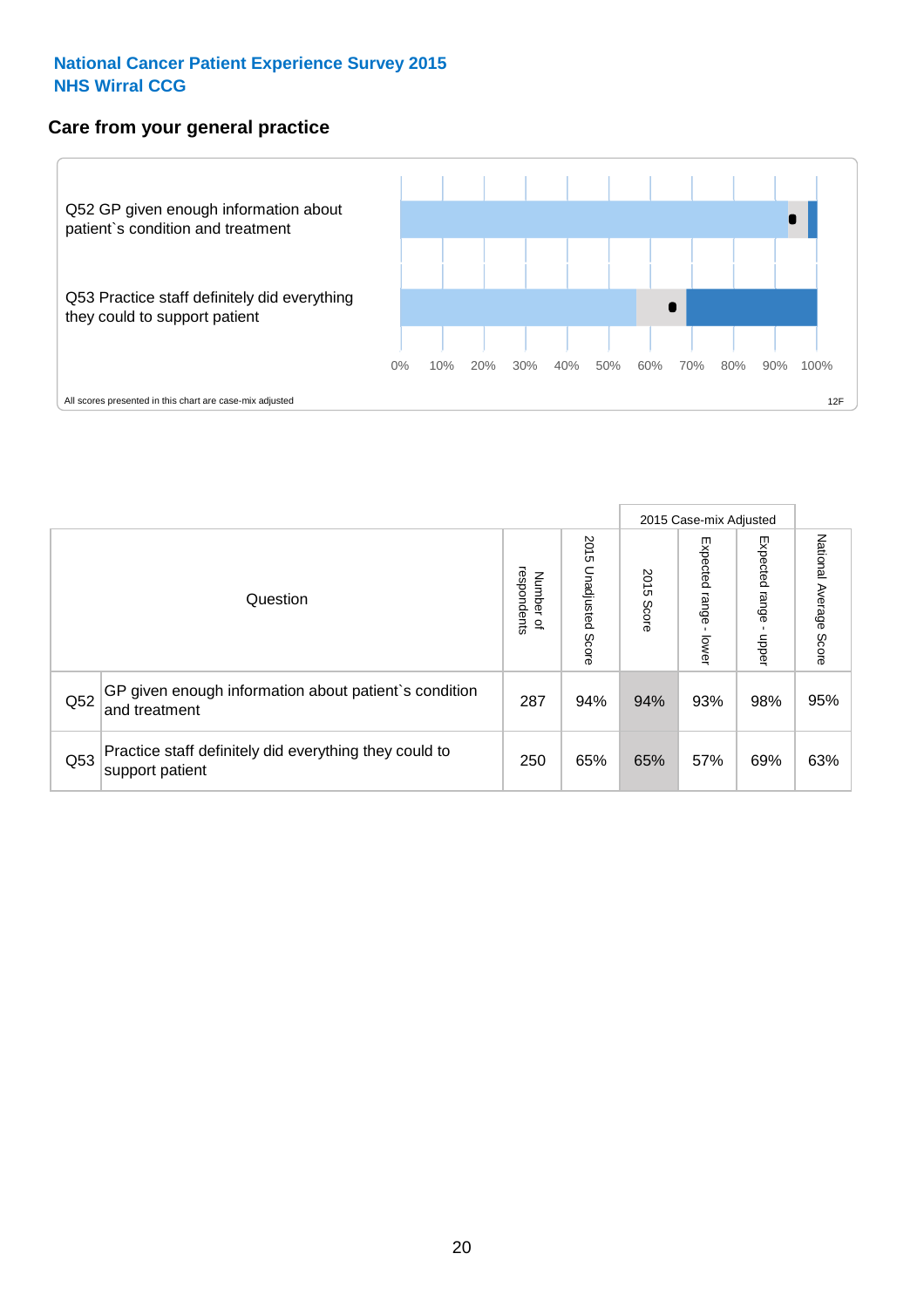#### **Your overall NHS care (Part 1 of 2)**



|     |                                                                    |                          |                          |                      | 2015 Case-mix Adjusted  |                                           |                        |
|-----|--------------------------------------------------------------------|--------------------------|--------------------------|----------------------|-------------------------|-------------------------------------------|------------------------|
|     | Question                                                           | respondents<br>Number of | 2015<br>Unadjusted Score | 2015<br><b>Score</b> | Expected range<br>lower | Expected range<br>$\blacksquare$<br>nbber | National Average Score |
| Q54 | Hospital and community staff always worked well together           | 340                      | 66%                      | 65%                  | 55%                     | 66%                                       | 61%                    |
| Q55 | Patient given a care plan                                          | 264                      | 44%                      | 42%                  | 27%                     | 39%                                       | 33%                    |
| Q56 | Overall the administration of the care was very good /<br>good     | 355                      | 89%                      | 89%                  | 86%                     | 92%                                       | 89%                    |
| Q57 | Length of time for attending clinics and appointments was<br>right | 350                      | 75%                      | 74%                  | 59%                     | 73%                                       | 66%                    |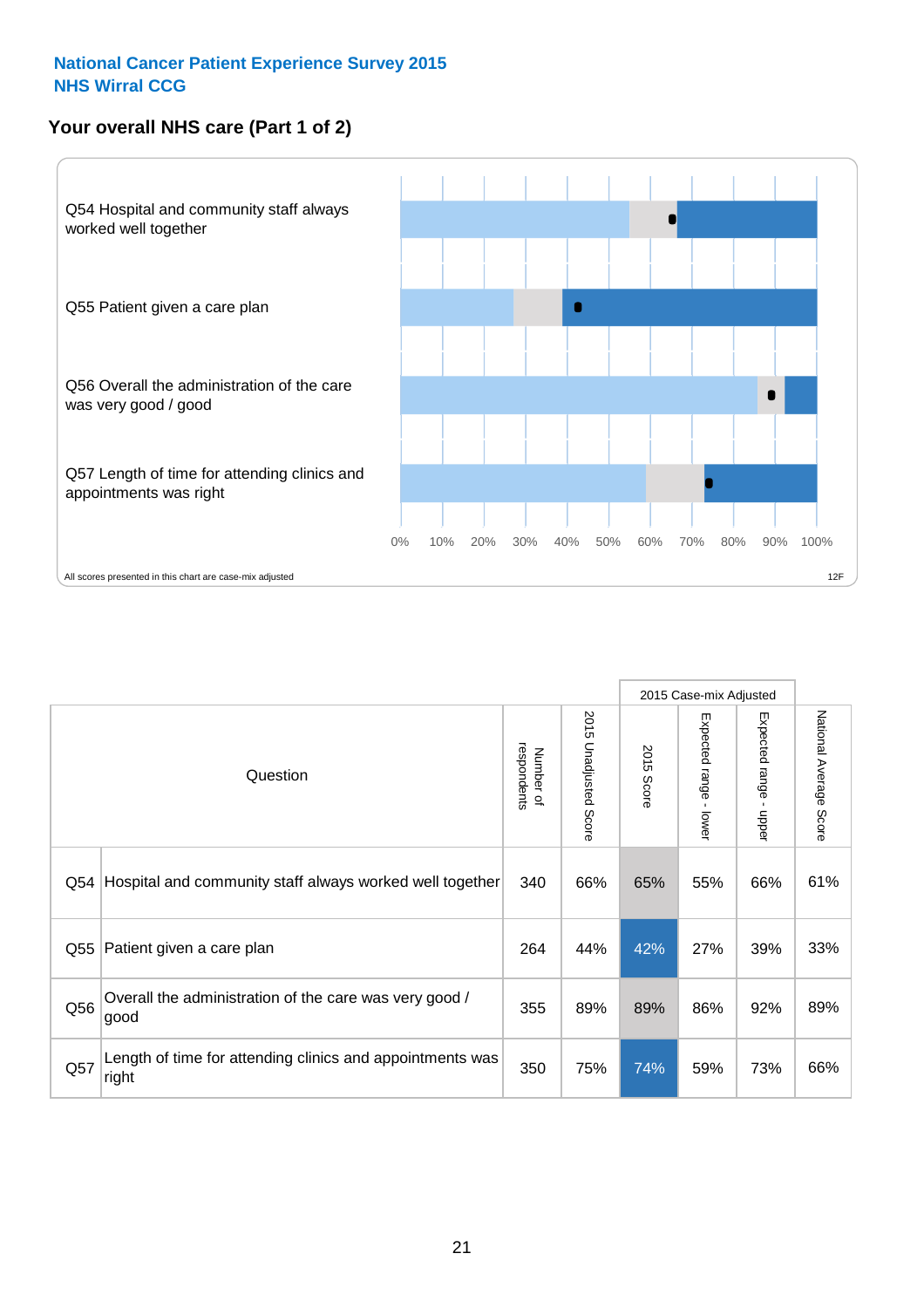#### **Your overall NHS care (Part 2 of 2)**



|     |                                                       |                                              |                             |               |                            | 2015 Case-mix Adjusted     |                        |
|-----|-------------------------------------------------------|----------------------------------------------|-----------------------------|---------------|----------------------------|----------------------------|------------------------|
|     | Question                                              | respondents<br>Number<br>$\overline{\sigma}$ | 2015<br>Unadjusted<br>Score | 2015<br>Score | Expected<br>range<br>lower | Expected<br>range<br>nbber | National Average Score |
| Q58 | Taking part in cancer research discussed with patient | 339                                          | 19%                         | 20%           | 21%                        | 36%                        | 28%                    |



|     |                                                                        |                                   |                             |               |                                                           | 2015 Case-mix Adjusted                                |                              |
|-----|------------------------------------------------------------------------|-----------------------------------|-----------------------------|---------------|-----------------------------------------------------------|-------------------------------------------------------|------------------------------|
|     | Question                                                               | respondents<br>Number<br>$\Omega$ | 2015<br>Inadjusted<br>Score | 2015<br>Score | OWer<br>limit<br>range<br>$\overline{\sigma}$<br>expected | Upper<br>limit<br>range<br>$\overline{a}$<br>expected | National<br>Average<br>Score |
| Q59 | Patient's average rating of care scored from very poor to<br>very good | 351                               | 8.8                         | 8.7           | 8.5                                                       | 8.9                                                   | 8.7                          |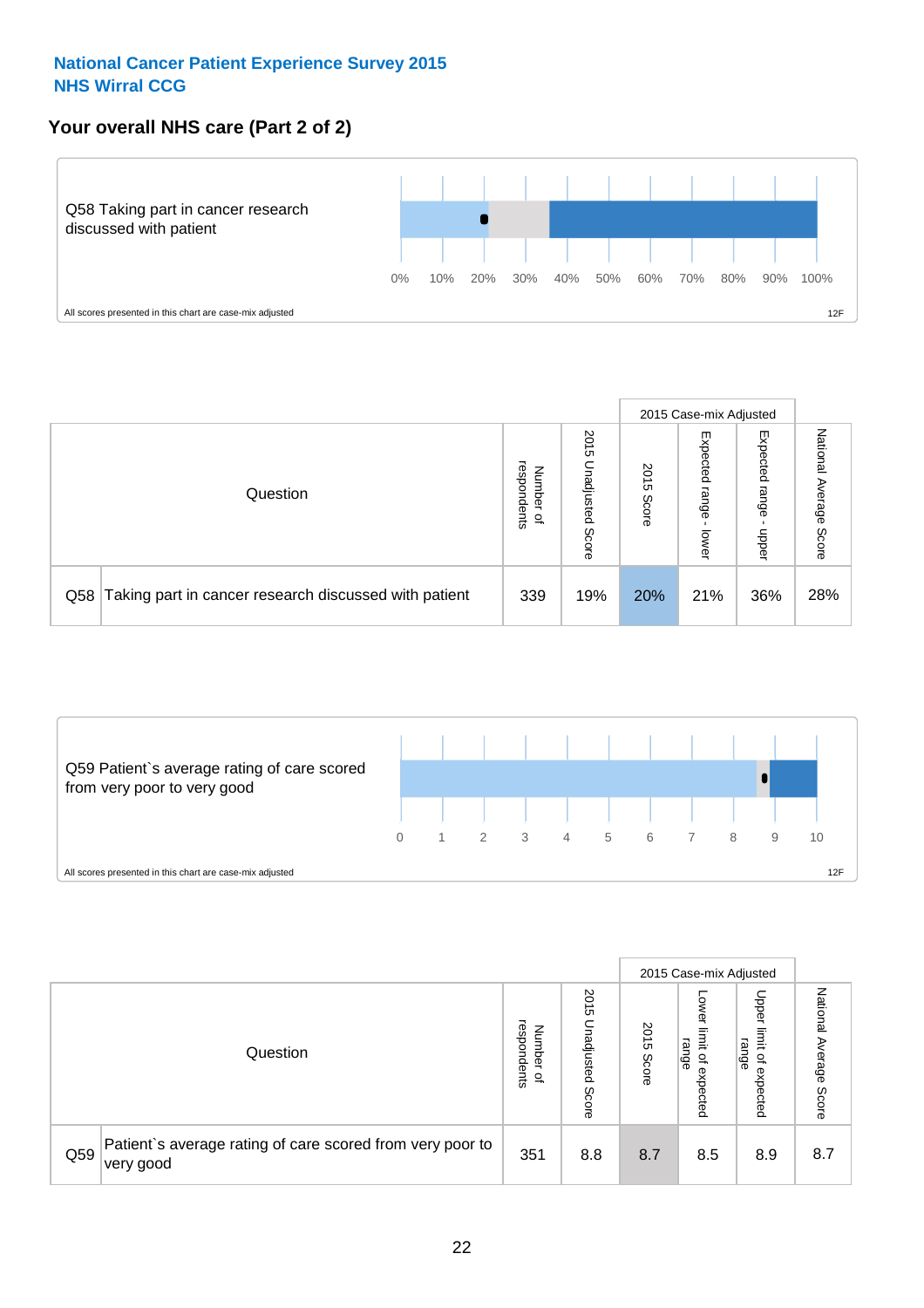### **Comparisons by tumour group for this CCG**

The following tables show the unadjusted CCG and the national percentage scores for each question broken down by tumour group. Where a cell in the table contains an asterisk this indicates that the number of patients in that group was below 21 and too small to display. Where a cell in the table contains "n.a." this indicates that there were no respondents for that tumour group.

### **Seeing your GP**

|                      | Q1. Saw GP once /<br>had to go to hospital | twice before being told | Q2. Patient thought<br>they were seen as<br>soon as necessary |                 |  |
|----------------------|--------------------------------------------|-------------------------|---------------------------------------------------------------|-----------------|--|
| <b>Cancer type</b>   | This CCG <sup>\$</sup>                     | <b>National</b>         | This CCG <sup>\$</sup>                                        | <b>National</b> |  |
| Brain / CNS          | $\star$                                    | 60%                     | $\star$                                                       | 77%             |  |
| <b>Breast</b>        | 100%                                       | 93%                     | 94%                                                           | 88%             |  |
| Colorectal / LGT     | 72%                                        | 72%                     | 78%                                                           | 80%             |  |
| Gynaecological       | $\star$                                    | 75%                     | $\star$                                                       | 78%             |  |
| Haematological       | 60%                                        | 64%                     | 82%                                                           | 80%             |  |
| <b>Head and Neck</b> | $\star$                                    | 77%                     | $\star$                                                       | 79%             |  |
| Lung                 | $\star$                                    | 69%                     | 100%                                                          | 83%             |  |
| Prostate             | 89%                                        | 79%                     | 90%                                                           | 85%             |  |
| Sarcoma              | $\star$                                    | 64%                     | $\star$                                                       | 69%             |  |
| Skin                 | $\star$                                    | 91%                     | $\star$                                                       | 87%             |  |
| <b>Upper Gastro</b>  | $\star$                                    | 70%                     | $\star$                                                       | 78%             |  |
| Urological           | 87%                                        | 81%                     | 73%                                                           | 84%             |  |
| Other                | $\star$                                    | 70%                     | 76%                                                           | 78%             |  |
| <b>All Cancers</b>   | 78%                                        | 76%                     | 87%                                                           | 82%             |  |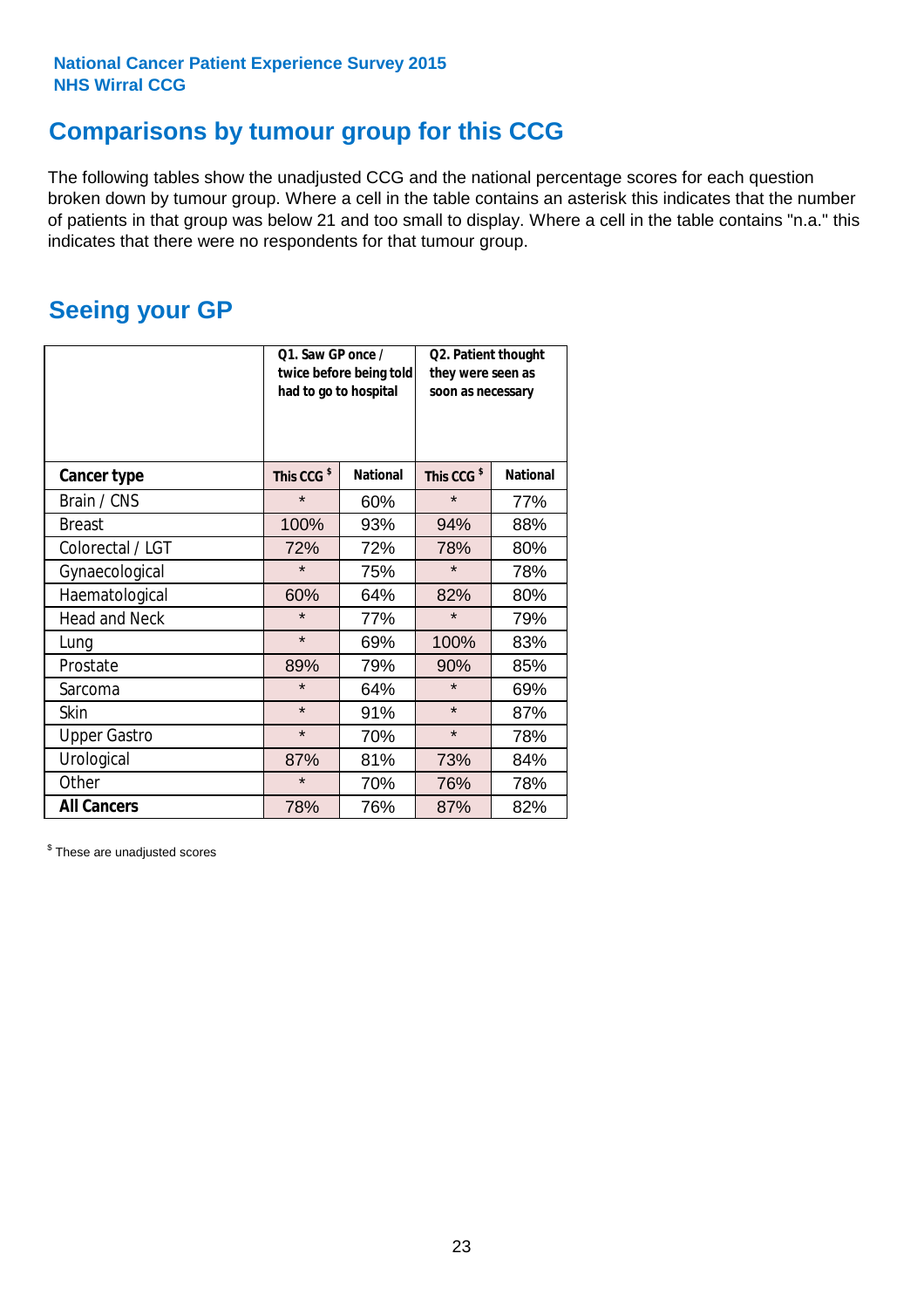### **Diagnostic tests**

|                      | be done was about<br>right | Q6. The length of time<br>waiting for the test to | Q7. Given complete<br>explanation of test<br>results in<br>understandable way |                 |  |
|----------------------|----------------------------|---------------------------------------------------|-------------------------------------------------------------------------------|-----------------|--|
| <b>Cancer type</b>   | This CCG <sup>\$</sup>     | <b>National</b>                                   | This CCG <sup>\$</sup>                                                        | <b>National</b> |  |
| Brain / CNS          | $\star$                    | 87%                                               | $\star$                                                                       | 69%             |  |
| <b>Breast</b>        | 92%                        | 90%                                               | 78%                                                                           | 82%             |  |
| Colorectal / LGT     | 74%                        | 86%                                               | 80%                                                                           | 81%             |  |
| Gynaecological       | $\star$                    | 84%                                               | $\star$                                                                       | 76%             |  |
| Haematological       | 90%                        | 87%                                               | 73%                                                                           | 76%             |  |
| <b>Head and Neck</b> | $\star$                    | 84%                                               | $\star$                                                                       | 77%             |  |
| Lung                 | $\star$                    | 87%                                               | $\star$                                                                       | 78%             |  |
| Prostate             | 86%                        | 85%                                               | 84%                                                                           | 79%             |  |
| Sarcoma              | $\star$                    | 81%                                               | $\star$                                                                       | 77%             |  |
| Skin                 | $\star$                    | 89%                                               | $\star$                                                                       | 85%             |  |
| <b>Upper Gastro</b>  | $\star$                    | 83%                                               | $\star$                                                                       | 77%             |  |
| Urological           | 81%                        | 85%                                               | 79%                                                                           | 78%             |  |
| Other                | 91%                        | 85%                                               | $\star$                                                                       | 76%             |  |
| <b>All Cancers</b>   | 87%                        | 87%                                               | 79%                                                                           | 79%             |  |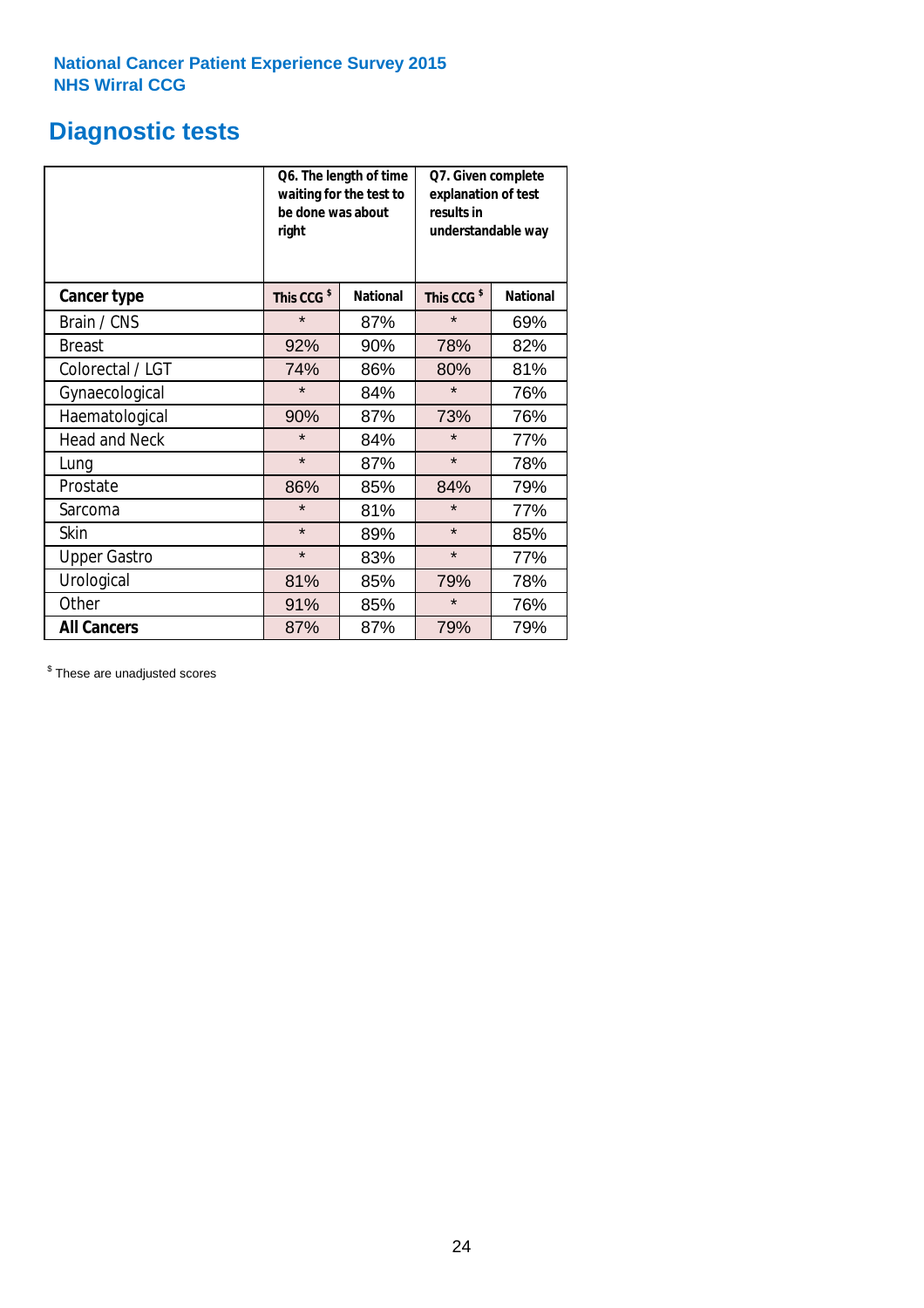### **Finding out what was wrong with you**

|                      | Q8. Patient told they<br>could bring a family<br>member or friend<br>when first told they<br>had cancer |                 | Q9. Patient felt they<br>were told sensitively<br>that they had cancer |                 | Q10. Patient<br>completely understood<br>the explanation of<br>what was wrong |                 | Q11. Patient given<br>easy to understand<br>written information<br>about the type of<br>cancer they had |                 |
|----------------------|---------------------------------------------------------------------------------------------------------|-----------------|------------------------------------------------------------------------|-----------------|-------------------------------------------------------------------------------|-----------------|---------------------------------------------------------------------------------------------------------|-----------------|
| <b>Cancer type</b>   | This CCG <sup>\$</sup>                                                                                  | <b>National</b> | This CCG <sup>\$</sup>                                                 | <b>National</b> | This CCG <sup>\$</sup>                                                        | <b>National</b> | This CCG <sup>\$</sup>                                                                                  | <b>National</b> |
| Brain / CNS          | n.a.                                                                                                    | 85%             | $\star$                                                                | 79%             | $\star$                                                                       | 60%             | $\star$                                                                                                 | 62%             |
| <b>Breast</b>        | 92%                                                                                                     | 83%             | 93%                                                                    | 88%             | 81%                                                                           | 78%             | 89%                                                                                                     | 76%             |
| Colorectal / LGT     | 86%                                                                                                     | 83%             | 88%                                                                    | 85%             | 86%                                                                           | 79%             | 79%                                                                                                     | 71%             |
| Gynaecological       | $\star$                                                                                                 | 75%             | $\star$                                                                | 83%             | $\star$                                                                       | 73%             | $\star$                                                                                                 | 69%             |
| Haematological       | 74%                                                                                                     | 75%             | 88%                                                                    | 83%             | 62%                                                                           | 60%             | 75%                                                                                                     | 74%             |
| <b>Head and Neck</b> | $\star$                                                                                                 | 73%             | $\star$                                                                | 85%             | $\star$                                                                       | 75%             | $\star$                                                                                                 | 61%             |
| Lung                 | 82%                                                                                                     | 80%             | 91%                                                                    | 83%             | 68%                                                                           | 75%             | $\star$                                                                                                 | 66%             |
| Prostate             | 77%                                                                                                     | 80%             | 81%                                                                    | 84%             | 84%                                                                           | 78%             | 85%                                                                                                     | 80%             |
| Sarcoma              | $\star$                                                                                                 | 77%             | $\star$                                                                | 82%             | $\star$                                                                       | 63%             | $\star$                                                                                                 | 61%             |
| Skin                 | $\star$                                                                                                 | 71%             | $\star$                                                                | 90%             | $\star$                                                                       | 83%             | $\star$                                                                                                 | 84%             |
| <b>Upper Gastro</b>  | $\star$                                                                                                 | 79%             | $\star$                                                                | 79%             | $\star$                                                                       | 72%             | $\star$                                                                                                 | 64%             |
| Urological           | 60%                                                                                                     | 74%             | 84%                                                                    | 82%             | 77%                                                                           | 76%             | 63%                                                                                                     | 71%             |
| Other                | $\star$                                                                                                 | 77%             | 60%                                                                    | 82%             | 63%                                                                           | 72%             | 46%                                                                                                     | 61%             |
| <b>All Cancers</b>   | 79%                                                                                                     | 79%             | 86%                                                                    | 84%             | 76%                                                                           | 73%             | 76%                                                                                                     | 72%             |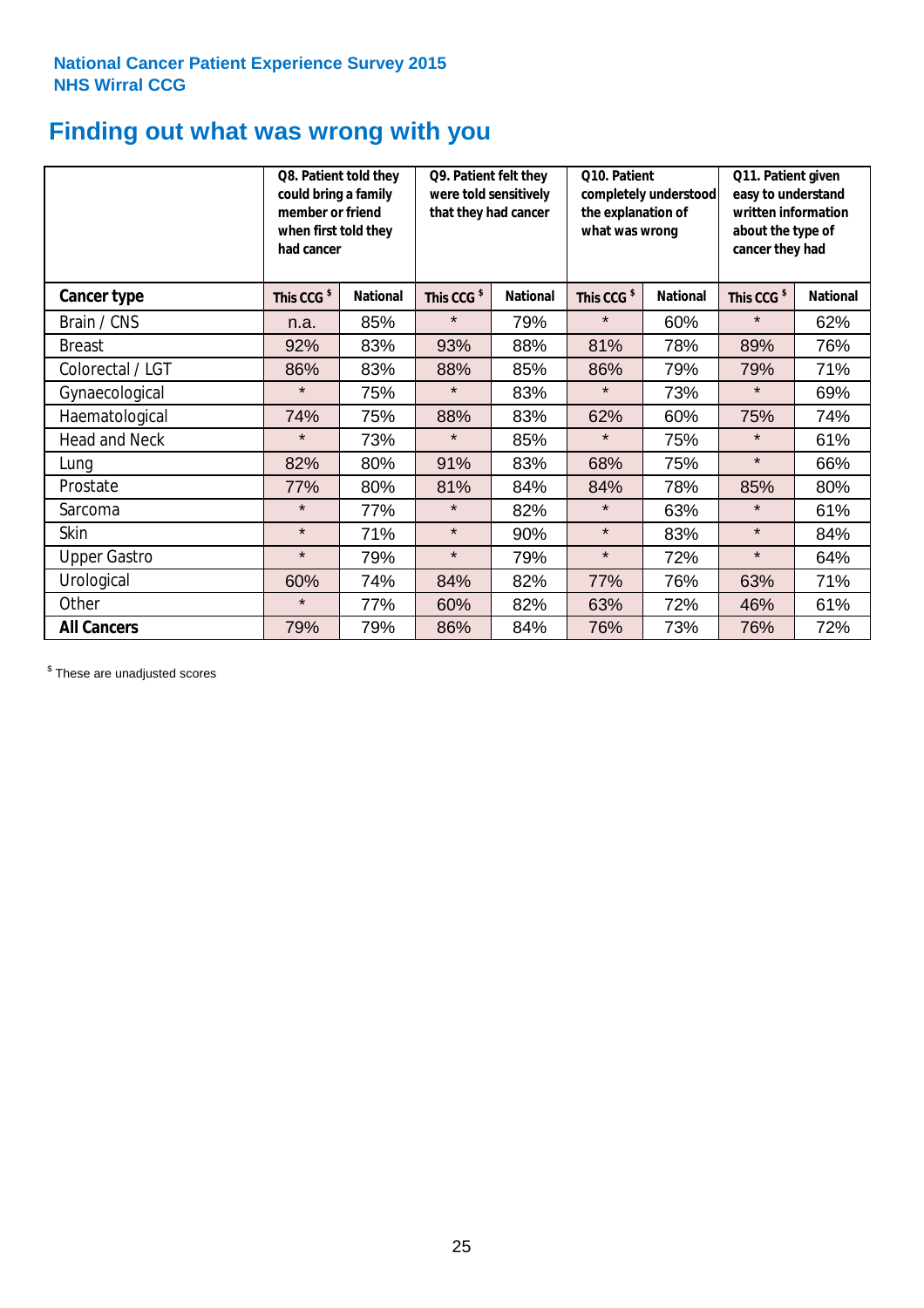# **Deciding the best treatment for you**

|                      | treatment options<br>were completely<br>explained | Q12. Patient felt that | Q13. Possible side<br>understandable way | effects explained in an | Q14. Patient given<br>practical advice and<br>support in dealing with<br>side effects of<br>treatment |                 |  |
|----------------------|---------------------------------------------------|------------------------|------------------------------------------|-------------------------|-------------------------------------------------------------------------------------------------------|-----------------|--|
| <b>Cancer type</b>   | This CCG <sup>\$</sup>                            | <b>National</b>        | This CCG <sup>\$</sup>                   | <b>National</b>         | This CCG <sup>\$</sup>                                                                                | <b>National</b> |  |
| Brain / CNS          | $\star$                                           | 80%                    | $\star$                                  | 71%                     | $\star$                                                                                               | 62%             |  |
| <b>Breast</b>        | 94%                                               | 84%                    | 82%                                      | 76%                     | 78%                                                                                                   | 69%             |  |
| Colorectal / LGT     | 90%                                               | 85%                    | 74%                                      | 75%                     | 81%                                                                                                   | 68%             |  |
| Gynaecological       | $\star$                                           | 84%                    | $\star$                                  | 76%                     | $\star$                                                                                               | 68%             |  |
| Haematological       | 84%                                               | 81%                    | 75%                                      | 69%                     | 66%                                                                                                   | 65%             |  |
| <b>Head and Neck</b> | $\star$                                           | 85%                    | $\star$                                  | 72%                     | $\star$                                                                                               | 67%             |  |
| Lung                 | $\star$                                           | 84%                    | 90%                                      | 74%                     | $\star$                                                                                               | 69%             |  |
| Prostate             | 83%                                               | 80%                    | 64%                                      | 71%                     | 58%                                                                                                   | 61%             |  |
| Sarcoma              | $\star$                                           | 82%                    | $\star$                                  | 75%                     | $\star$                                                                                               | 66%             |  |
| Skin                 | $\star$                                           | 88%                    | $\star$                                  | 75%                     | $\star$                                                                                               | 74%             |  |
| <b>Upper Gastro</b>  | $\star$                                           | 83%                    | $\star$                                  | 72%                     | $\star$                                                                                               | 66%             |  |
| Urological           | 85%                                               | 80%                    | 81%                                      | 69%                     | 72%                                                                                                   | 61%             |  |
| Other                | $\star$                                           | 80%                    | 56%                                      | 72%                     | 44%                                                                                                   | 64%             |  |
| <b>All Cancers</b>   | 88%                                               | 83%                    | 74%                                      | 73%                     | 69%                                                                                                   | 66%             |  |

|                      | in the future          | Q15. Patient definitely<br>told about side effects<br>that could affect them | Q16. Patient definitely<br>involved in decisions<br>about care and<br>treatment |                 |  |
|----------------------|------------------------|------------------------------------------------------------------------------|---------------------------------------------------------------------------------|-----------------|--|
| <b>Cancer type</b>   | This CCG <sup>\$</sup> | <b>National</b>                                                              | This CCG <sup>\$</sup>                                                          | <b>National</b> |  |
| Brain / CNS          | $\star$                | 56%                                                                          | $\star$                                                                         | 74%             |  |
| <b>Breast</b>        | 68%                    | 55%                                                                          | 88%                                                                             | 79%             |  |
| Colorectal / LGT     | 63%                    | 56%                                                                          | 77%                                                                             | 79%             |  |
| Gynaecological       | $\star$                | 54%                                                                          | $\star$                                                                         | 76%             |  |
| Haematological       | 57%                    | 50%                                                                          |                                                                                 | 77%             |  |
| <b>Head and Neck</b> | $\star$                | 58%                                                                          | $\star$                                                                         | 76%             |  |
| Lung                 | $\star$                | 54%                                                                          | 91%                                                                             | 78%             |  |
| Prostate             | 54%                    | 63%                                                                          | 77%                                                                             | 79%             |  |
| Sarcoma              | $\star$                | 54%                                                                          | $\star$                                                                         | 77%             |  |
| <b>Skin</b>          | $\star$                | 66%                                                                          | $\star$                                                                         | 86%             |  |
| <b>Upper Gastro</b>  | $\star$                | 53%                                                                          | $\star$                                                                         | 77%             |  |
| Urological           | 62%                    | 52%                                                                          | 71%                                                                             | 75%             |  |
| Other                | 50%                    | 51%                                                                          | 60%                                                                             | 75%             |  |
| <b>All Cancers</b>   | 61%                    | 54%                                                                          | 78%                                                                             | 78%             |  |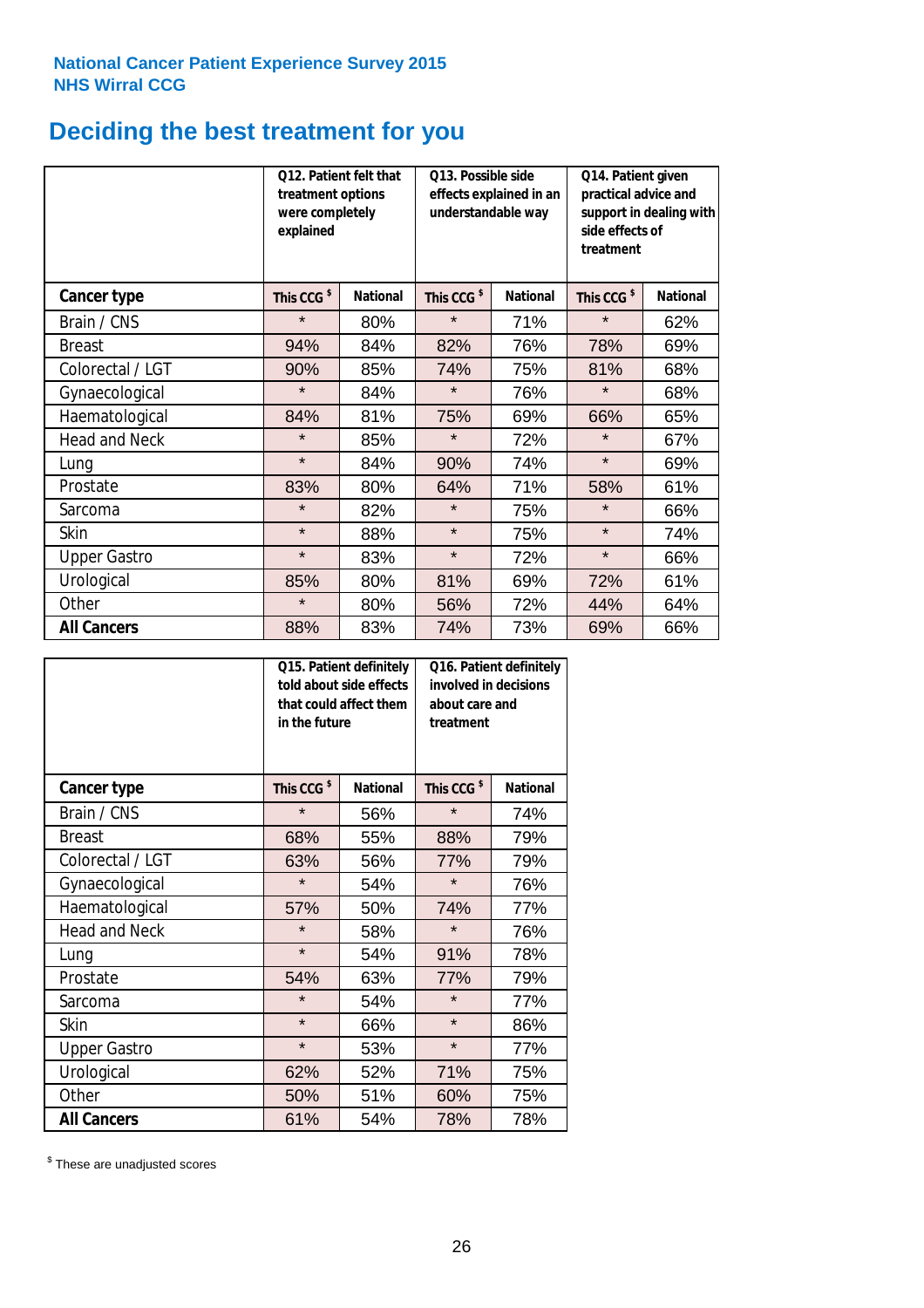# **Clinical Nurse Specialist**

|                      | would support them<br>through their<br>treatment | Q17. Patient given the<br>name of the CNS who | Q18. Patient found it<br>easy to contact their<br><b>CNS</b> |                 | <b>Q19. Get</b><br>understandable<br>answers to important<br>questions all or most<br>of the time |                 |  |
|----------------------|--------------------------------------------------|-----------------------------------------------|--------------------------------------------------------------|-----------------|---------------------------------------------------------------------------------------------------|-----------------|--|
| <b>Cancer type</b>   | This CCG <sup>\$</sup>                           | <b>National</b>                               | This CCG <sup>\$</sup>                                       | <b>National</b> | This CCG <sup>\$</sup>                                                                            | <b>National</b> |  |
| Brain / CNS          | $\star$                                          | 95%                                           | $\star$                                                      | 84%             | $\star$                                                                                           | 85%             |  |
| <b>Breast</b>        | 97%                                              | 94%                                           | 95%                                                          | 85%             | 96%                                                                                               | 88%             |  |
| Colorectal / LGT     | 98%                                              | 91%                                           | 93%                                                          | 88%             | 88%                                                                                               | 90%             |  |
| Gynaecological       | $\star$                                          | 93%                                           | $\star$                                                      | 86%             | $\star$                                                                                           | 87%             |  |
| Haematological       | 88%                                              | 89%                                           | 98%                                                          | 89%             | 87%                                                                                               | 90%             |  |
| <b>Head and Neck</b> | $\star$                                          | 88%                                           | $\star$                                                      | 86%             | $\star$                                                                                           | 88%             |  |
| Lung                 | 95%                                              | 93%                                           | $\star$                                                      | 89%             | $\star$                                                                                           | 89%             |  |
| Prostate             | 90%                                              | 89%                                           | 93%                                                          | 83%             | 96%                                                                                               | 88%             |  |
| Sarcoma              | $\star$                                          | 87%                                           | $\star$                                                      | 86%             | $\star$                                                                                           | 88%             |  |
| Skin                 | $\star$                                          | 88%                                           | $\star$                                                      | 90%             | $\star$                                                                                           | 92%             |  |
| <b>Upper Gastro</b>  | $\star$                                          | 92%                                           | $\star$                                                      | 87%             | $\star$                                                                                           | 88%             |  |
| Urological           | 71%                                              | 80%                                           | $\star$                                                      | 85%             | $\star$                                                                                           | 88%             |  |
| Other                | 88%                                              | 86%                                           | $\star$                                                      | 86%             | $\star$                                                                                           | 87%             |  |
| <b>All Cancers</b>   | 90%                                              | 90%                                           | 93%                                                          | 87%             | 91%                                                                                               | 88%             |  |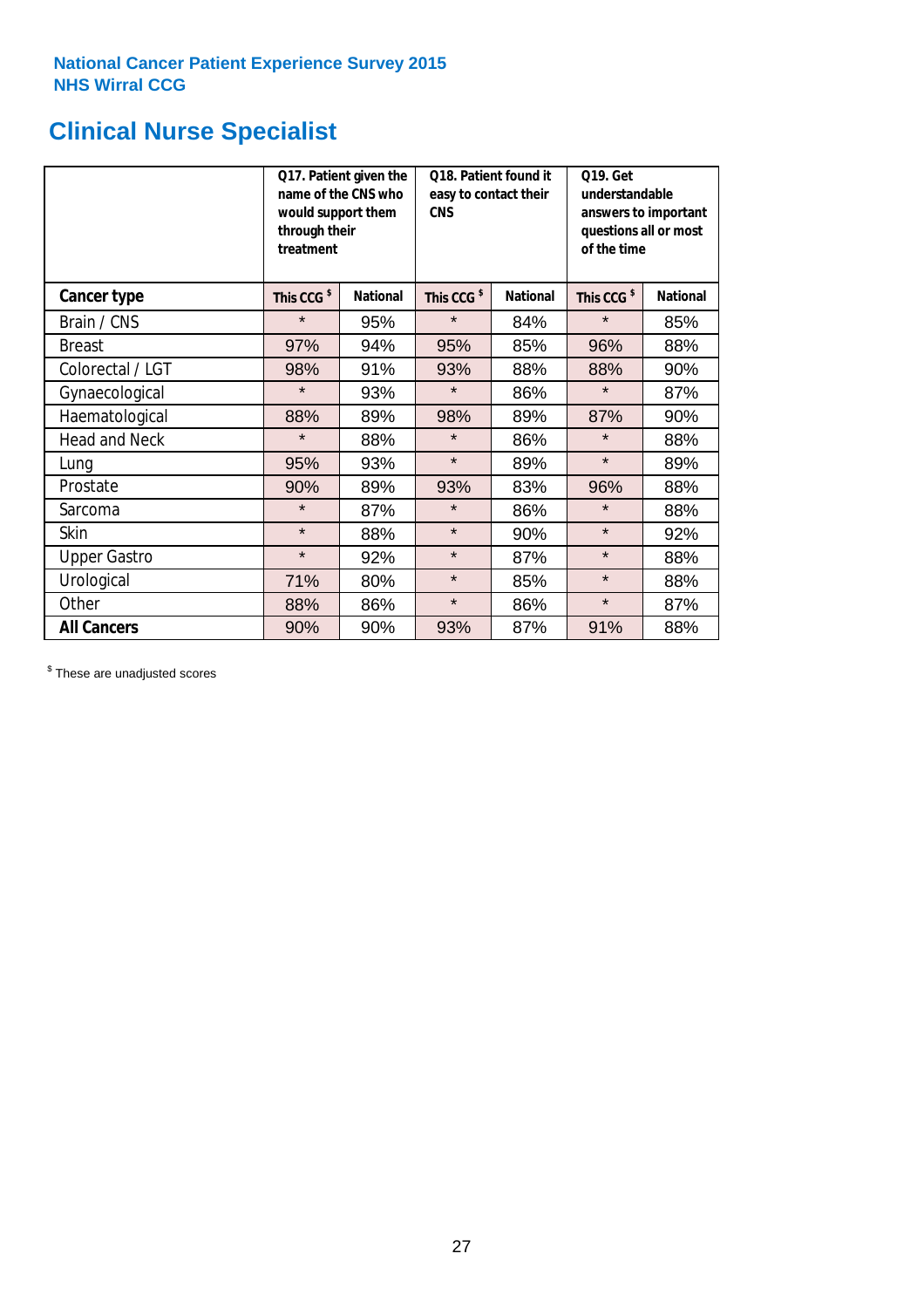# **Support for people with cancer**

|                      | Q20. Hospital staff<br>gave information | about support groups | Q21. Hospital staff<br>gave information<br>about impact cancer<br>could have on day to<br>day activities |                 | Q22. Hospital staff<br>gave information on<br>getting financial help |                 | Q23. Hospital staff told<br>patient they could get<br>free prescriptions |                 |
|----------------------|-----------------------------------------|----------------------|----------------------------------------------------------------------------------------------------------|-----------------|----------------------------------------------------------------------|-----------------|--------------------------------------------------------------------------|-----------------|
| <b>Cancer type</b>   | This CCG <sup>\$</sup>                  | <b>National</b>      | This CCG <sup>\$</sup>                                                                                   | <b>National</b> | This CCG <sup>\$</sup>                                               | <b>National</b> | This CCG <sup>\$</sup>                                                   | <b>National</b> |
| Brain / CNS          | $\star$                                 | 85%                  | $\star$                                                                                                  | 80%             | $\star$                                                              | 72%             | $\star$                                                                  | 79%             |
| <b>Breast</b>        | 95%                                     | 88%                  | 93%                                                                                                      | 85%             | 79%                                                                  | 60%             | 78%                                                                      | 80%             |
| Colorectal / LGT     | 78%                                     | 82%                  | 85%                                                                                                      | 82%             | $\star$                                                              | 52%             | $\star$                                                                  | 83%             |
| Gynaecological       | $\star$                                 | 83%                  | $\star$                                                                                                  | 81%             | $\star$                                                              | 58%             | $\star$                                                                  | 76%             |
| Haematological       | 82%                                     | 82%                  | 81%                                                                                                      | 82%             | 67%                                                                  | 56%             | 76%                                                                      | 86%             |
| <b>Head and Neck</b> | $\star$                                 | 83%                  | $\star$                                                                                                  | 80%             | $^\star$                                                             | 55%             | $\star$                                                                  | 80%             |
| Lung                 | $\star$                                 | 82%                  | $\star$                                                                                                  | 80%             | $\star$                                                              | 68%             | $\star$                                                                  | 85%             |
| Prostate             | 91%                                     | 85%                  | 79%                                                                                                      | 81%             | $\star$                                                              | 41%             | $\star$                                                                  | 76%             |
| Sarcoma              | $\star$                                 | 82%                  | $\star$                                                                                                  | 80%             | $\star$                                                              | 57%             | n.a.                                                                     | 75%             |
| Skin                 | $\star$                                 | 85%                  | $\star$                                                                                                  | 85%             | $\star$                                                              | 51%             | $\star$                                                                  | 65%             |
| <b>Upper Gastro</b>  | $\star$                                 | 82%                  | $\star$                                                                                                  | 78%             | $\star$                                                              | 57%             | $\star$                                                                  | 83%             |
| Urological           | $\star$                                 | 71%                  | $\star$                                                                                                  | 70%             | $\star$                                                              | 33%             | $\star$                                                                  | 69%             |
| Other                | $\star$                                 | 80%                  | $\star$                                                                                                  | 77%             | $\star$                                                              | 53%             | $\star$                                                                  | 79%             |
| <b>All Cancers</b>   | 86%                                     | 83%                  | 84%                                                                                                      | 81%             | 64%                                                                  | 55%             | 77%                                                                      | 80%             |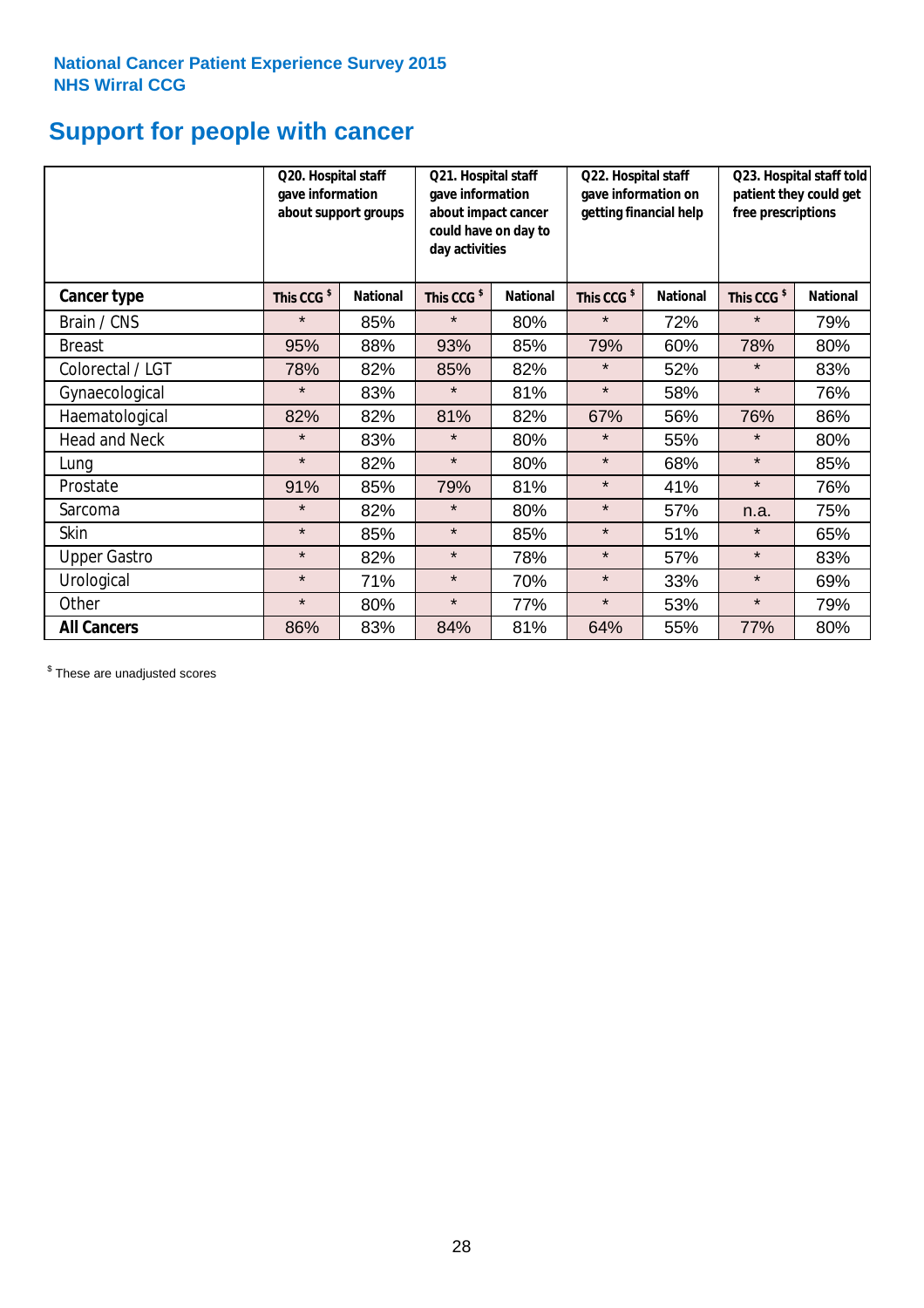### **Operations**

|                      | Q26. Staff explained<br>how operation had<br>gone in<br>understandable way |                 |  |  |  |
|----------------------|----------------------------------------------------------------------------|-----------------|--|--|--|
| <b>Cancer type</b>   | This CCG <sup>\$</sup>                                                     | <b>National</b> |  |  |  |
| Brain / CNS          | $\star$                                                                    | 75%             |  |  |  |
| <b>Breast</b>        | 82%                                                                        | 77%             |  |  |  |
| Colorectal / LGT     | 83%                                                                        | 81%             |  |  |  |
| Gynaecological       | $\star$                                                                    | 79%             |  |  |  |
| Haematological       | $\star$                                                                    | 75%             |  |  |  |
| <b>Head and Neck</b> | $\star$                                                                    | 77%             |  |  |  |
| Lung                 | $\star$                                                                    | 76%             |  |  |  |
| Prostate             | $\star$                                                                    | 76%             |  |  |  |
| Sarcoma              | $\star$                                                                    | 80%             |  |  |  |
| Skin                 | $\star$                                                                    | 84%             |  |  |  |
| <b>Upper Gastro</b>  | $\star$                                                                    | 81%             |  |  |  |
| Urological           | 76%                                                                        | 74%             |  |  |  |
| Other                | $\star$                                                                    | 78%             |  |  |  |
| <b>All Cancers</b>   | 82%                                                                        | 78%             |  |  |  |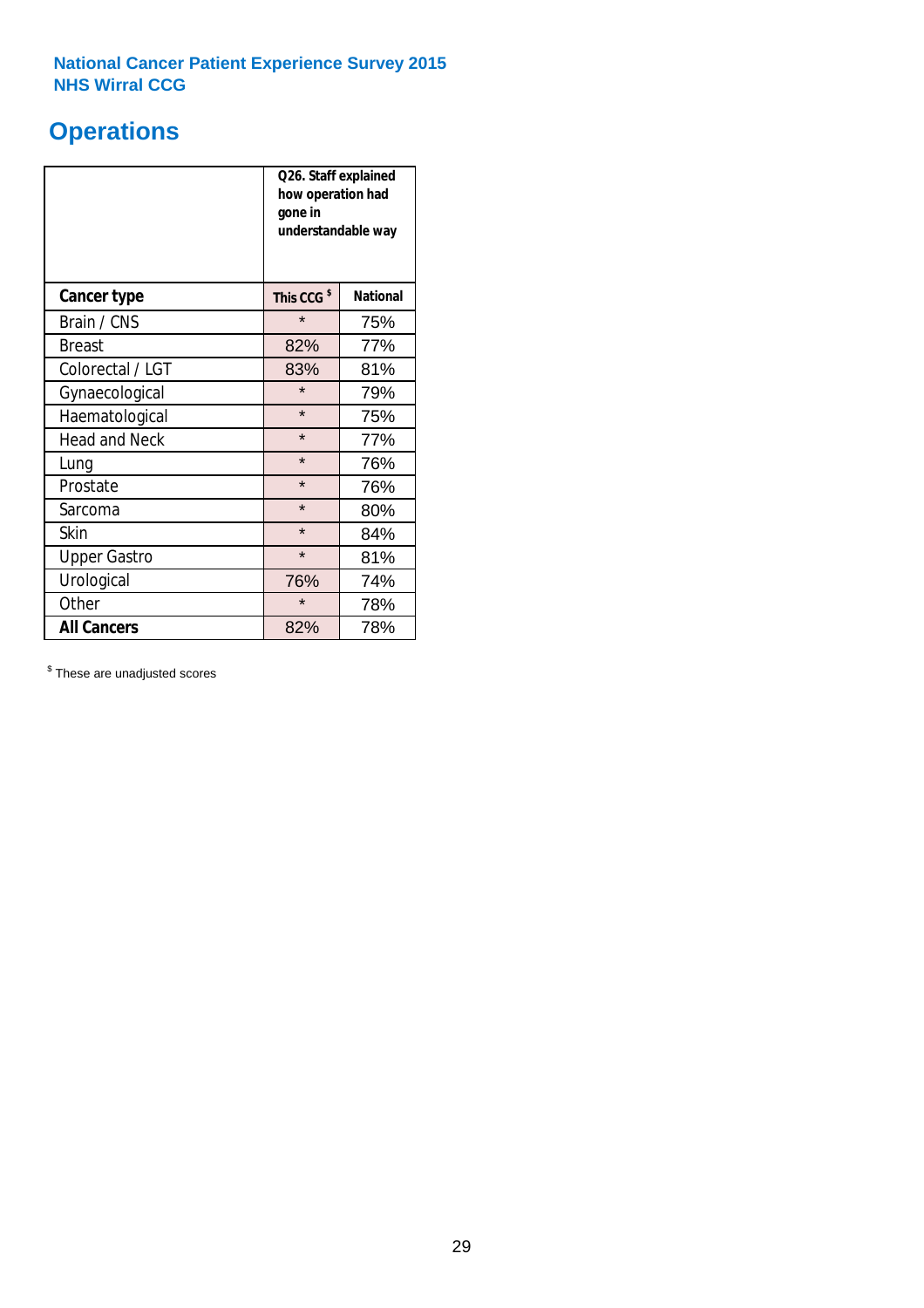# **Hospital care as an inpatient (Part 1 of 2)**

|                      | or nurses did not talk<br>they were not there | Q28. Groups of doctors<br>in front of patient as if | Q29. Patient had<br>confidence and trust in<br>all doctors treating<br>them |                 | Q30. Patient's family<br>or someone close<br>definitely had<br>opportunity to talk to<br>doctor |                 | Q31. Patient had<br>confidence and trust in<br>all ward nurses |                 |
|----------------------|-----------------------------------------------|-----------------------------------------------------|-----------------------------------------------------------------------------|-----------------|-------------------------------------------------------------------------------------------------|-----------------|----------------------------------------------------------------|-----------------|
| Cancer type          | This CCG <sup>\$</sup>                        | <b>National</b>                                     | This CCG <sup>\$</sup>                                                      | <b>National</b> | This CCG <sup>\$</sup>                                                                          | <b>National</b> | This CCG <sup>\$</sup>                                         | <b>National</b> |
| Brain / CNS          | $\star$                                       | 68%                                                 | $\star$                                                                     | 78%             | $\star$                                                                                         | 65%             | $\star$                                                        | 67%             |
| <b>Breast</b>        | 95%                                           | 89%                                                 | 95%                                                                         | 86%             | 84%                                                                                             | 73%             | 80%                                                            | 74%             |
| Colorectal / LGT     | 74%                                           | 75%                                                 | 89%                                                                         | 85%             | 74%                                                                                             | 72%             | 74%                                                            | 68%             |
| Gynaecological       | $\star$                                       | 84%                                                 | $\star$                                                                     | 86%             | $\star$                                                                                         | 71%             | $\star$                                                        | 69%             |
| Haematological       | 83%                                           | 80%                                                 | 83%                                                                         | 81%             | 71%                                                                                             | 75%             | 75%                                                            | 73%             |
| <b>Head and Neck</b> | $\star$                                       | 79%                                                 | $\star$                                                                     | 85%             | $\star$                                                                                         | 73%             | $\star$                                                        | 72%             |
| Lung                 | $\star$                                       | 75%                                                 | $\star$                                                                     | 82%             | $\star$                                                                                         | 71%             | $\star$                                                        | 73%             |
| Prostate             | $\star$                                       | 84%                                                 | $\star$                                                                     | 87%             | $\star$                                                                                         | 72%             | $\star$                                                        | 75%             |
| Sarcoma              | $\star$                                       | 82%                                                 | $\star$                                                                     | 85%             | $\star$                                                                                         | 75%             | $\star$                                                        | 70%             |
| Skin                 | $\star$                                       | 85%                                                 | $\star$                                                                     | 90%             | $\star$                                                                                         | 79%             | $\star$                                                        | 84%             |
| <b>Upper Gastro</b>  | $\star$                                       | 75%                                                 | $\star$                                                                     | 83%             | $\star$                                                                                         | 72%             | $\star$                                                        | 70%             |
| Urological           | 75%                                           | 80%                                                 | 79%                                                                         | 84%             | $\star$                                                                                         | 67%             | 71%                                                            | 75%             |
| Other                | $\star$                                       | 79%                                                 | 57%                                                                         | 79%             | $\star$                                                                                         | 70%             | 62%                                                            | 69%             |
| <b>All Cancers</b>   | 82%                                           | 81%                                                 | 88%                                                                         | 84%             | 78%                                                                                             | 72%             | 77%                                                            | 72%             |

|                      | Q32. Always / nearly<br>always enough nurses<br>on duty | Q33. All staff asked<br>patient what name<br>they preferred to be<br>called by |                        | Q34. Always given<br>treatment | enough privacy when<br>discussing condition or | Q35. Patient was able<br>to discuss worries or<br>fears with staff during<br>visit |                        |                 |
|----------------------|---------------------------------------------------------|--------------------------------------------------------------------------------|------------------------|--------------------------------|------------------------------------------------|------------------------------------------------------------------------------------|------------------------|-----------------|
| <b>Cancer type</b>   | This CCG <sup>\$</sup>                                  | <b>National</b>                                                                | This CCG <sup>\$</sup> | <b>National</b>                | This CCG <sup>\$</sup>                         | <b>National</b>                                                                    | This CCG <sup>\$</sup> | <b>National</b> |
| Brain / CNS          | $\star$                                                 | 64%                                                                            | $\star$                | 69%                            | $\star$                                        | 80%                                                                                | $\star$                | 44%             |
| <b>Breast</b>        | 82%                                                     | 69%                                                                            | 72%                    | 60%                            | 90%                                            | 86%                                                                                | 73%                    | 53%             |
| Colorectal / LGT     | 74%                                                     | 61%                                                                            | 76%                    | 70%                            | 89%                                            | 84%                                                                                | 56%                    | 54%             |
| Gynaecological       | $\star$                                                 | 65%                                                                            | $\star$                | 63%                            | $\star$                                        | 82%                                                                                | $\star$                | 50%             |
| Haematological       | 67%                                                     | 63%                                                                            | 78%                    | 67%                            | 88%                                            | 86%                                                                                | 43%                    | 55%             |
| <b>Head and Neck</b> | $\star$                                                 | 67%                                                                            | $\star$                | 66%                            | $\star$                                        | 85%                                                                                | $\star$                | 50%             |
| Lung                 | $\star$                                                 | 68%                                                                            | $\star$                | 71%                            | $\star$                                        | 84%                                                                                | $\star$                | 49%             |
| Prostate             | $\star$                                                 | 71%                                                                            | $\star$                | 67%                            | $\star$                                        | 87%                                                                                | $\star$                | 52%             |
| Sarcoma              | $\star$                                                 | 68%                                                                            | $\star$                | 71%                            | $\star$                                        | 87%                                                                                | $\star$                | 52%             |
| Skin                 | $\star$                                                 | 81%                                                                            | $\star$                | 67%                            | $\star$                                        | 89%                                                                                | $\star$                | 61%             |
| <b>Upper Gastro</b>  | $\star$                                                 | 62%                                                                            | $\star$                | 75%                            | $\star$                                        | 83%                                                                                | $\star$                | 53%             |
| Urological           | 59%                                                     | 68%                                                                            | 75%                    | 71%                            | 78%                                            | 84%                                                                                | $\star$                | 46%             |
| Other                | 48%                                                     | 62%                                                                            | $\star$                | 66%                            | 76%                                            | 82%                                                                                | $\star$                | 48%             |
| <b>All Cancers</b>   | 71%                                                     | 66%                                                                            | 74%                    | 67%                            | 87%                                            | 85%                                                                                | 61%                    | 52%             |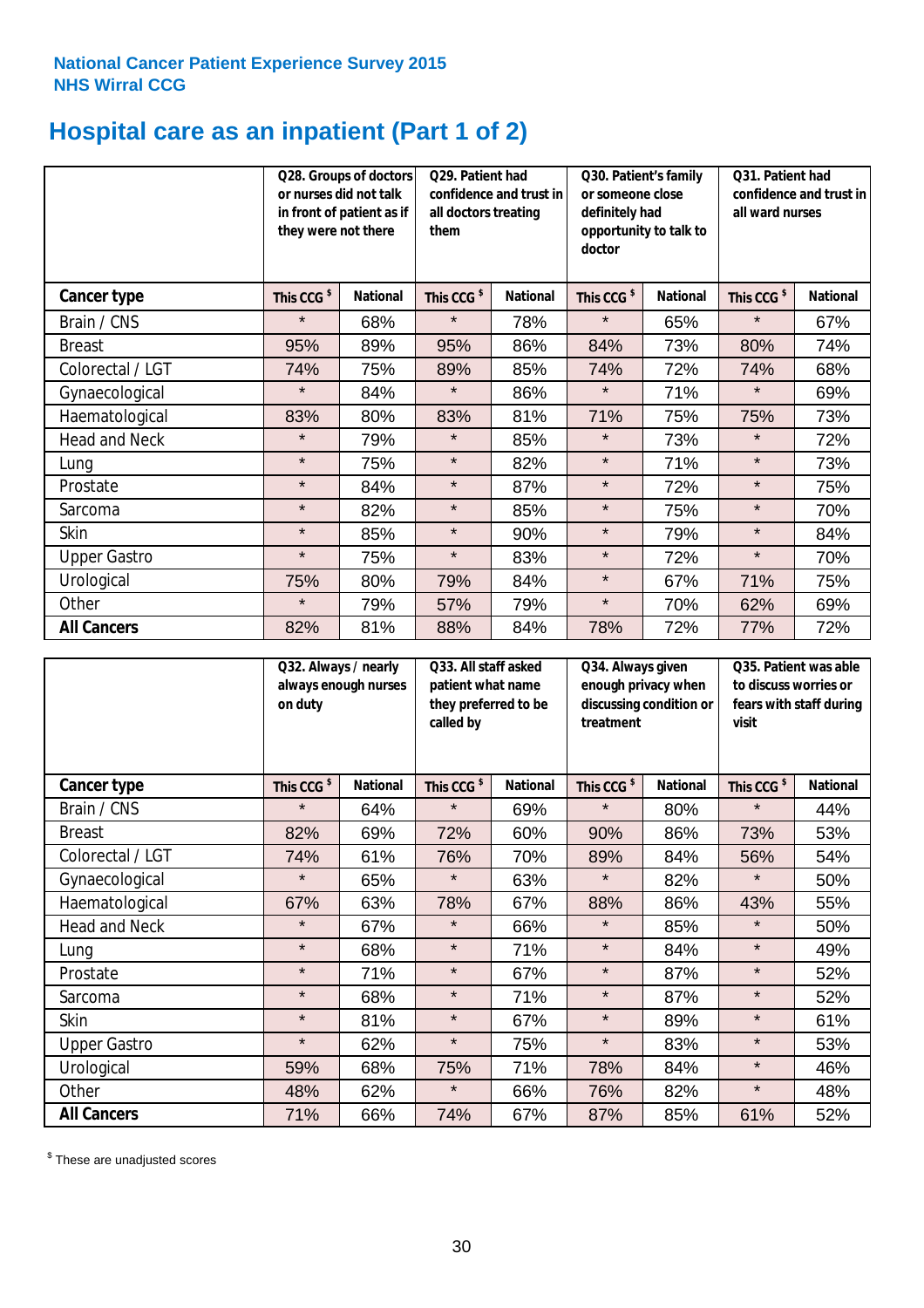# **Hospital care as an inpatient (Part 2 of 2)**

|                      | Q36. Hospital staff<br>definitely did<br>everything to help<br>control pain |                 | Q37. Always treated<br>with respect and<br>dignity by staff |                 | Q38. Given clear<br>written information<br>about what should /<br>should not do post<br>discharge |                 | Q39. Staff told patient<br>who to contact if<br>worried post discharge |                 |
|----------------------|-----------------------------------------------------------------------------|-----------------|-------------------------------------------------------------|-----------------|---------------------------------------------------------------------------------------------------|-----------------|------------------------------------------------------------------------|-----------------|
| Cancer type          | This CCG <sup>\$</sup>                                                      | <b>National</b> | This CCG <sup>\$</sup>                                      | <b>National</b> | This CCG <sup>\$</sup>                                                                            | <b>National</b> | This CCG <sup>\$</sup>                                                 | <b>National</b> |
| Brain / CNS          | $\star$                                                                     | 82%             | $\star$                                                     | 84%             | $\star$                                                                                           | 79%             | $\star$                                                                | 91%             |
| <b>Breast</b>        | 94%                                                                         | 86%             | 95%                                                         | 88%             | 93%                                                                                               | 90%             | 98%                                                                    | 95%             |
| Colorectal / LGT     | 89%                                                                         | 84%             | 92%                                                         | 86%             | 86%                                                                                               | 83%             | 92%                                                                    | 94%             |
| Gynaecological       | $\star$                                                                     | 83%             | $\star$                                                     | 85%             | $\star$                                                                                           | 86%             | $\star$                                                                | 93%             |
| Haematological       | $\star$                                                                     | 84%             | 91%                                                         | 89%             | 71%                                                                                               | 79%             | 96%                                                                    | 95%             |
| <b>Head and Neck</b> | $\star$                                                                     | 84%             | $\star$                                                     | 88%             | $\star$                                                                                           | 86%             | $\star$                                                                | 92%             |
| Lung                 | $\star$                                                                     | 83%             | $\star$                                                     | 87%             | $\star$                                                                                           | 81%             | $\star$                                                                | 92%             |
| Prostate             | $\star$                                                                     | 85%             | $\star$                                                     | 91%             | $\star$                                                                                           | 87%             | $\star$                                                                | 94%             |
| Sarcoma              | $\star$                                                                     | 86%             | $\star$                                                     | 91%             | $\star$                                                                                           | 83%             | $\star$                                                                | 94%             |
| Skin                 | $\star$                                                                     | 88%             | $\star$                                                     | 93%             | $\star$                                                                                           | 91%             | $\star$                                                                | 97%             |
| <b>Upper Gastro</b>  | $\star$                                                                     | 83%             | $\star$                                                     | 86%             | $\star$                                                                                           | 79%             | $\star$                                                                | 93%             |
| Urological           | 78%                                                                         | 80%             | 96%                                                         | 88%             | 92%                                                                                               | 83%             | 93%                                                                    | 90%             |
| Other                | $\star$                                                                     | 82%             | $\star$                                                     | 85%             | $\star$                                                                                           | 80%             | $\star$                                                                | 92%             |
| <b>All Cancers</b>   | 88%                                                                         | 84%             | 92%                                                         | 87%             | 85%                                                                                               | 84%             | 94%                                                                    | 94%             |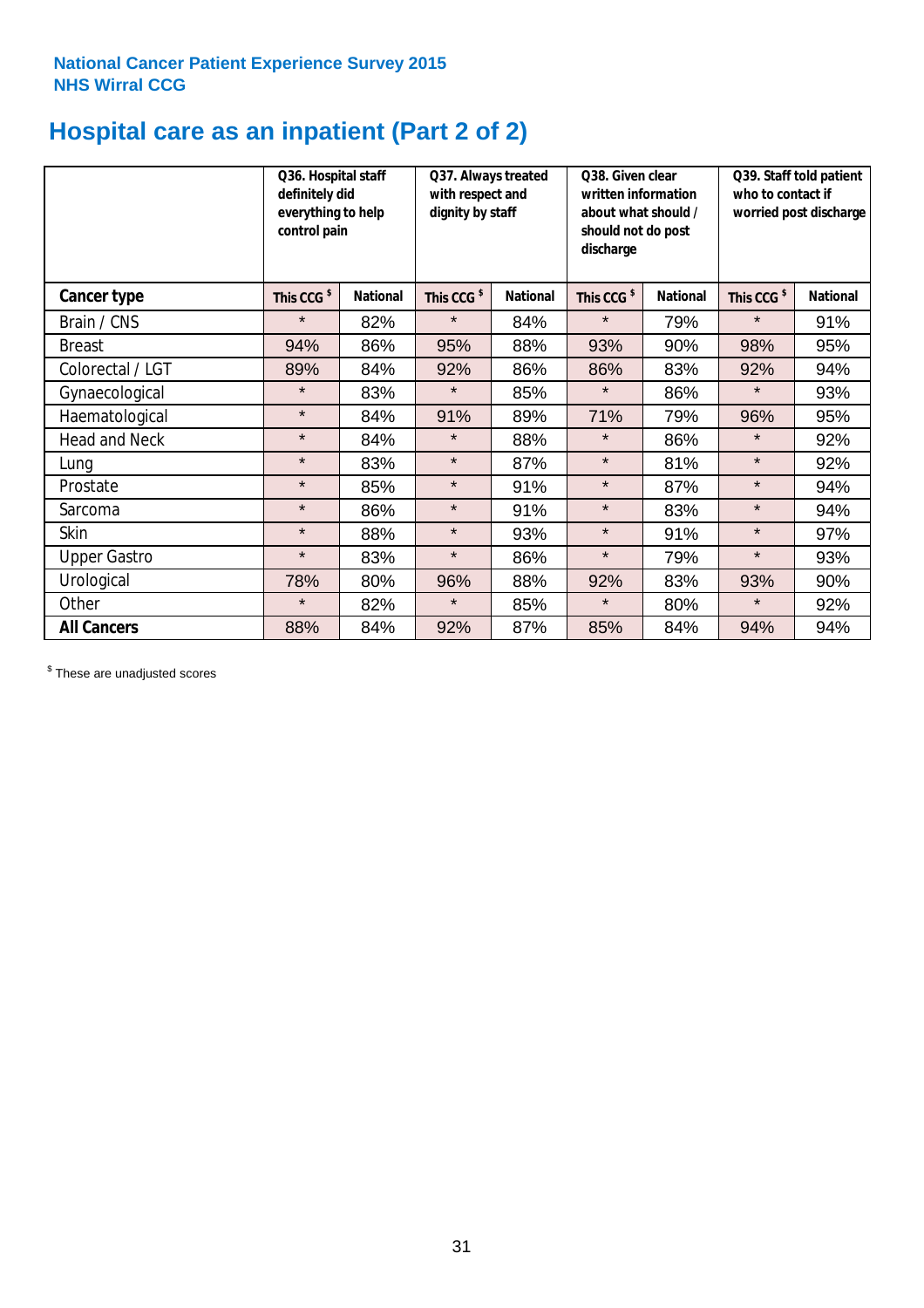# **Hospital care as a day patient / outpatient**

|                      | to discuss worries or<br>visit | Q41. Patient was able<br>fears with staff during | Q42. Doctor had the<br>right notes and other<br>documentation with<br>them |                 | Q44. Beforehand<br>patient had all<br>information needed<br>about radiotherapy<br>treatment |                 | Q45. Patient given<br>understandable<br>information about<br>whether radiotherapy<br>was working |                 |
|----------------------|--------------------------------|--------------------------------------------------|----------------------------------------------------------------------------|-----------------|---------------------------------------------------------------------------------------------|-----------------|--------------------------------------------------------------------------------------------------|-----------------|
| <b>Cancer type</b>   | This CCG <sup>\$</sup>         | <b>National</b>                                  | This CCG <sup>\$</sup>                                                     | <b>National</b> | This CCG <sup>\$</sup>                                                                      | <b>National</b> | This CCG <sup>\$</sup>                                                                           | <b>National</b> |
| Brain / CNS          | $\star$                        | 65%                                              | $\star$                                                                    | 94%             | $\star$                                                                                     | 85%             | $\star$                                                                                          | 52%             |
| <b>Breast</b>        | 75%                            | 70%                                              | 98%                                                                        | 95%             | 90%                                                                                         | 87%             | 63%                                                                                              | 60%             |
| Colorectal / LGT     | 88%                            | 73%                                              | 97%                                                                        | 95%             | $\star$                                                                                     | 85%             | $\star$                                                                                          | 55%             |
| Gynaecological       | $\star$                        | 70%                                              | $\star$                                                                    | 96%             | $\star$                                                                                     | 85%             | $\star$                                                                                          | 64%             |
| Haematological       | 69%                            | 74%                                              | 98%                                                                        | 97%             | $\star$                                                                                     | 82%             | $\star$                                                                                          | 64%             |
| <b>Head and Neck</b> | $\star$                        | 69%                                              | $\star$                                                                    | 95%             | $\star$                                                                                     | 86%             | $\star$                                                                                          | 60%             |
| Lung                 | $\star$                        | 69%                                              | $\star$                                                                    | 96%             | $\star$                                                                                     | 86%             | $\star$                                                                                          | 59%             |
| Prostate             | 64%                            | 69%                                              | 97%                                                                        | 95%             | $\star$                                                                                     | 88%             | $\star$                                                                                          | 61%             |
| Sarcoma              | $\star$                        | 68%                                              | $\star$                                                                    | 97%             | $\star$                                                                                     | 88%             | n.a.                                                                                             | 63%             |
| Skin                 | $\star$                        | 73%                                              | $\star$                                                                    | 96%             | $\star$                                                                                     | 81%             | $\star$                                                                                          | 63%             |
| <b>Upper Gastro</b>  | $\star$                        | 68%                                              | $\star$                                                                    | 95%             | $\star$                                                                                     | 85%             | $\star$                                                                                          | 57%             |
| Urological           | $\star$                        | 65%                                              | 96%                                                                        | 95%             | $\star$                                                                                     | 81%             | $\star$                                                                                          | 53%             |
| Other                | 67%                            | 67%                                              | 91%                                                                        | 95%             | $\star$                                                                                     | 83%             | $\star$                                                                                          | 59%             |
| <b>All Cancers</b>   | 74%                            | 70%                                              | 95%                                                                        | 96%             | 87%                                                                                         | 86%             | 55%                                                                                              | 60%             |

|                      | O47. Beforehand<br>patient had all<br>information needed<br>treatment | about chemotherapy | whether<br>working     | Q48. Patient given<br>understandable<br>information about<br>chemotherapy was |  |  |
|----------------------|-----------------------------------------------------------------------|--------------------|------------------------|-------------------------------------------------------------------------------|--|--|
| <b>Cancer type</b>   | This CCG <sup>\$</sup>                                                | <b>National</b>    | This CCG <sup>\$</sup> | <b>National</b>                                                               |  |  |
| Brain / CNS          | $\star$                                                               | 82%                | $\star$                | 57%                                                                           |  |  |
| <b>Breast</b>        | $\star$                                                               | 83%                | $\star$                | 62%                                                                           |  |  |
| Colorectal / LGT     | 77%                                                                   | 86%                | $\star$                | 65%                                                                           |  |  |
| Gynaecological       | $\star$                                                               | 86%                | $\star$                | 68%                                                                           |  |  |
| Haematological       | 78%                                                                   | 85%                | 76%                    | 75%                                                                           |  |  |
| <b>Head and Neck</b> | $\star$                                                               | 80%                | $\star$                | 52%                                                                           |  |  |
| Lung                 | $\star$                                                               | 85%                | $\star$                | 68%                                                                           |  |  |
| Prostate             | $\star$                                                               | 83%                | $\star$                | 69%                                                                           |  |  |
| Sarcoma              | $\star$                                                               | 82%                | $\star$                | 70%                                                                           |  |  |
| Skin                 | n.a.                                                                  | 92%                | n.a.                   | 80%                                                                           |  |  |
| <b>Upper Gastro</b>  | $\star$                                                               | 83%                | $\star$                | 64%                                                                           |  |  |
| Urological           | $\star$                                                               | 83%                | $\star$                | 66%                                                                           |  |  |
| Other                | $\star$                                                               | 85%                | $\star$                | 70%                                                                           |  |  |
| <b>All Cancers</b>   | 83%                                                                   | 84%                | 61%                    | 68%                                                                           |  |  |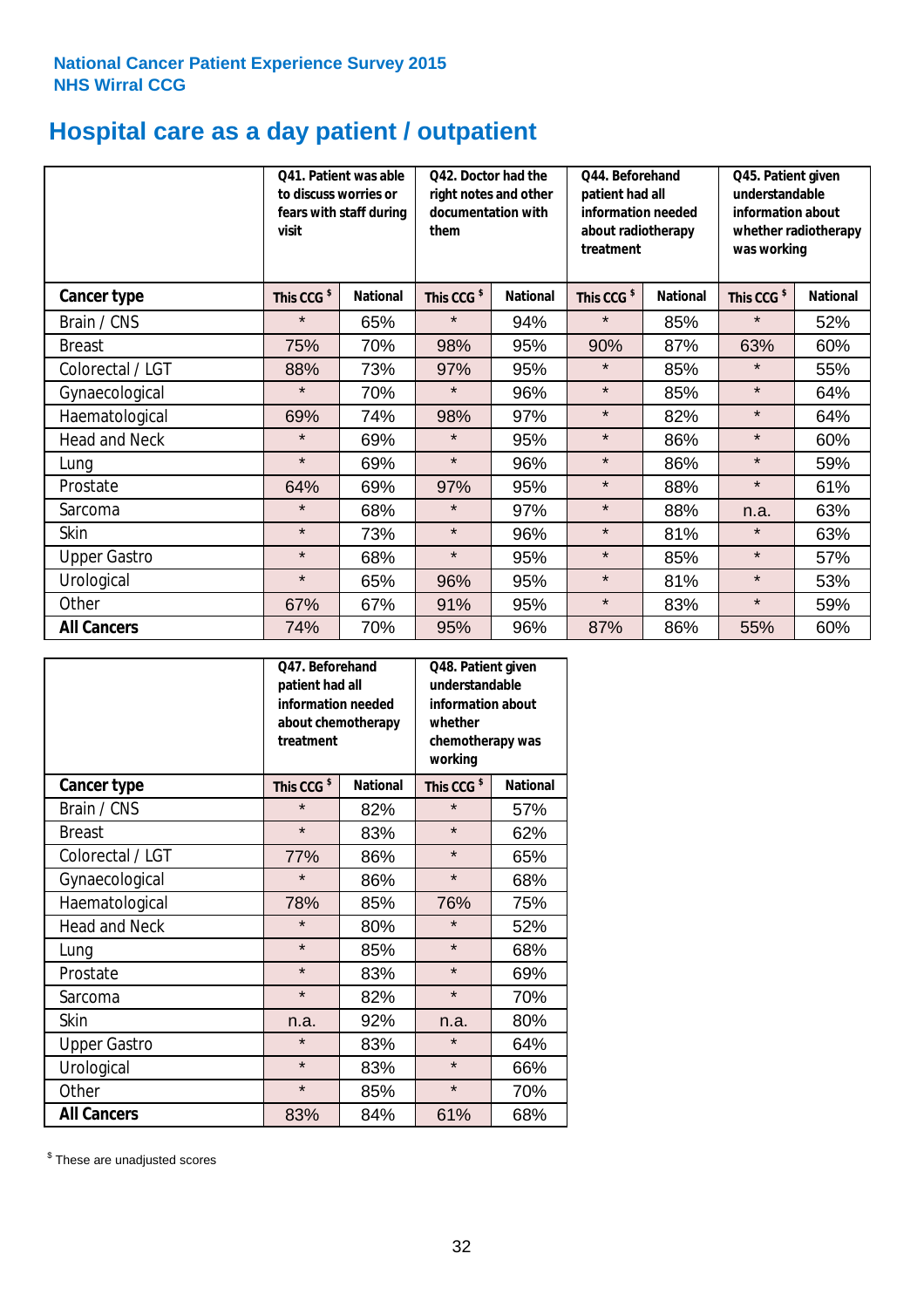### **Home care and support**

|                      | Q49. Hospital staff<br>gave family or | someone close all the<br>information needed to<br>help with care at home | Q50. Patient definitely<br>given enough support<br>from health or social<br>services during<br>treatment |                 | Q51. Patient definitely<br>given enough support<br>from health or social<br>services after<br>treatment |                 |
|----------------------|---------------------------------------|--------------------------------------------------------------------------|----------------------------------------------------------------------------------------------------------|-----------------|---------------------------------------------------------------------------------------------------------|-----------------|
| <b>Cancer type</b>   | This CCG <sup>\$</sup>                | <b>National</b>                                                          | This CCG <sup>\$</sup>                                                                                   | <b>National</b> | This CCG <sup>\$</sup>                                                                                  | <b>National</b> |
| Brain / CNS          | $\star$                               | 56%                                                                      | $\star$                                                                                                  | 44%             | n.a.                                                                                                    | 44%             |
| <b>Breast</b>        | 71%                                   | 57%                                                                      | 50%                                                                                                      | 54%             | $\star$                                                                                                 | 40%             |
| Colorectal / LGT     | 47%                                   | 60%                                                                      | 65%                                                                                                      | 62%             | $\star$                                                                                                 | 52%             |
| Gynaecological       | $\star$                               | 56%                                                                      | $\star$                                                                                                  | 52%             | $\star$                                                                                                 | 42%             |
| Haematological       | 56%                                   | 60%                                                                      | 48%                                                                                                      | 52%             | $\star$                                                                                                 | 43%             |
| <b>Head and Neck</b> | $\star$                               | 59%                                                                      | $\star$                                                                                                  | 53%             | $\star$                                                                                                 | 50%             |
| Lung                 | $\star$                               | 57%                                                                      | $\star$                                                                                                  | 52%             | $\star$                                                                                                 | 42%             |
| Prostate             | 45%                                   | 55%                                                                      | $\star$                                                                                                  | 47%             | $\star$                                                                                                 | 43%             |
| Sarcoma              | $\star$                               | 59%                                                                      | n.a.                                                                                                     | 58%             | n.a.                                                                                                    | 53%             |
| Skin                 | $\star$                               | 67%                                                                      | $\star$                                                                                                  | 58%             | $\star$                                                                                                 | 61%             |
| <b>Upper Gastro</b>  | $\star$                               | 59%                                                                      | $\star$                                                                                                  | 54%             | $\star$                                                                                                 | 45%             |
| Urological           | 68%                                   | 55%                                                                      | $\star$                                                                                                  | 47%             | $\star$                                                                                                 | 44%             |
| Other                | 43%                                   | 54%                                                                      | $\star$                                                                                                  | 55%             | $\star$                                                                                                 | 48%             |
| <b>All Cancers</b>   | 59%                                   | 58%                                                                      | 60%                                                                                                      | 54%             | 51%                                                                                                     | 45%             |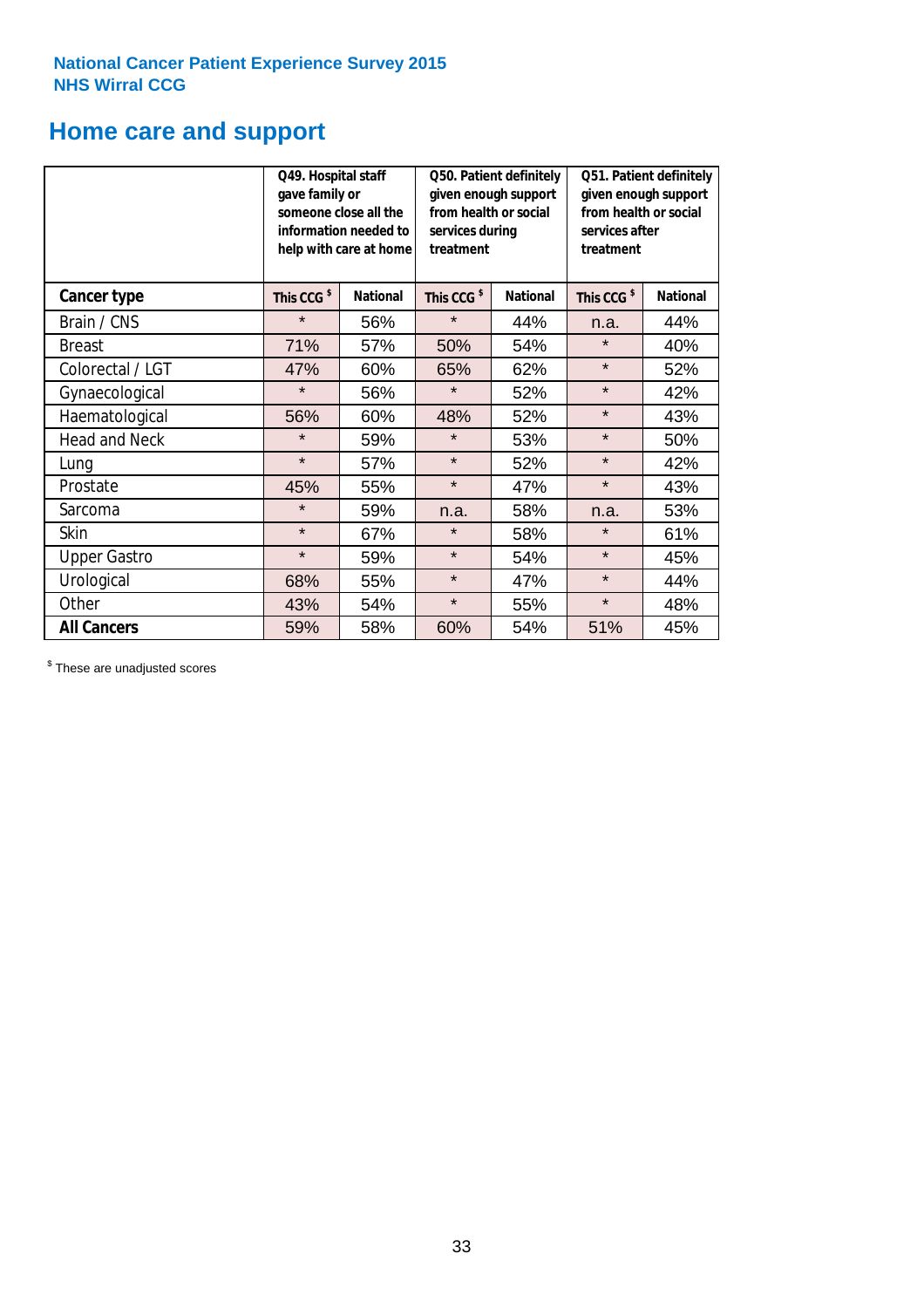# **Care from your general practice**

|                      | information about<br>treatment | Q52. GP given enough<br>patient's condition and | <b>O53. Practice staff</b><br>definitely did<br>everything they could<br>to support patient |                 |  |
|----------------------|--------------------------------|-------------------------------------------------|---------------------------------------------------------------------------------------------|-----------------|--|
| <b>Cancer type</b>   | This CCG <sup>\$</sup>         | <b>National</b>                                 | This CCG <sup>\$</sup>                                                                      | <b>National</b> |  |
| Brain / CNS          | $\star$                        | 94%                                             | $\star$                                                                                     | 59%             |  |
| <b>Breast</b>        | 95%                            | 96%                                             | 65%                                                                                         | 63%             |  |
| Colorectal / LGT     | 97%                            | 95%                                             | 56%                                                                                         | 63%             |  |
| Gynaecological       | $\star$                        | 95%                                             | $\star$                                                                                     | 59%             |  |
| Haematological       | 94%                            | 96%                                             | 60%                                                                                         | 61%             |  |
| <b>Head and Neck</b> | $\star$                        | 93%                                             | $\star$                                                                                     | 60%             |  |
| Lung                 | $\star$                        | 95%                                             | $\star$                                                                                     | 62%             |  |
| Prostate             | 97%                            | 95%                                             | $\star$                                                                                     | 67%             |  |
| Sarcoma              | $\star$                        | 97%                                             | $\star$                                                                                     | 65%             |  |
| Skin                 | $\star$                        | 97%                                             | $\star$                                                                                     | 71%             |  |
| <b>Upper Gastro</b>  | $\star$                        | 94%                                             | $\star$                                                                                     | 62%             |  |
| Urological           | 93%                            | 95%                                             | 68%                                                                                         | 64%             |  |
| Other                | 95%                            | 95%                                             | $\star$                                                                                     | 61%             |  |
| <b>All Cancers</b>   | 94%                            | 95%                                             | 65%                                                                                         | 63%             |  |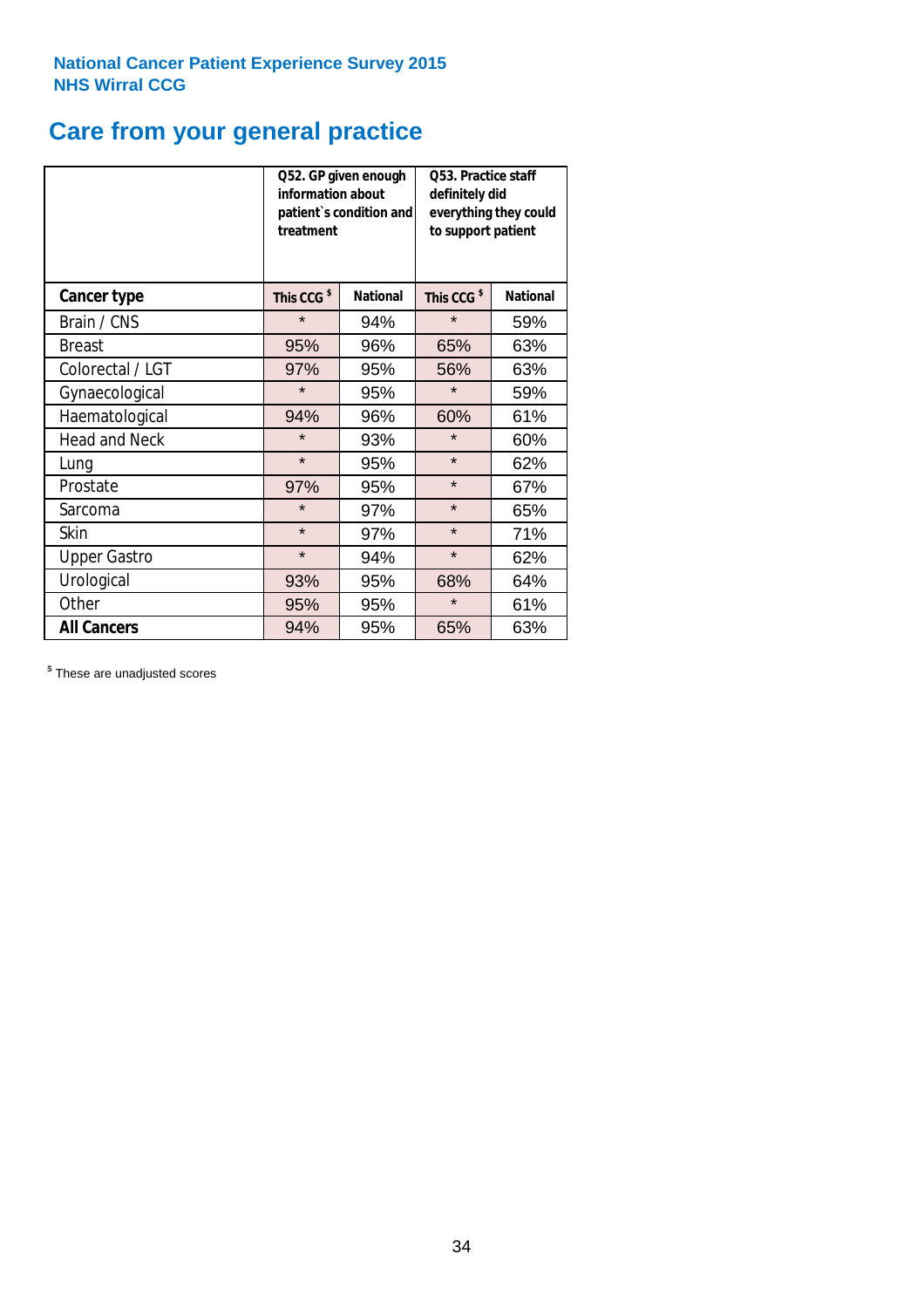### **Your overall NHS care**

|                      | Q54. Hospital and<br>community staff<br>always worked well<br>together |                 | Q55. Patient given a<br>care plan |                 | Q56. Overall the<br>administration of the<br>care was very good /<br>qood |                 | Q57. Length of time for<br>attending clinics and<br>appointments was<br>right |                 |
|----------------------|------------------------------------------------------------------------|-----------------|-----------------------------------|-----------------|---------------------------------------------------------------------------|-----------------|-------------------------------------------------------------------------------|-----------------|
| <b>Cancer type</b>   | This CCG <sup>\$</sup>                                                 | <b>National</b> | This CCG <sup>\$</sup>            | <b>National</b> | This CCG <sup>\$</sup>                                                    | <b>National</b> | This CCG <sup>\$</sup>                                                        | <b>National</b> |
| Brain / CNS          | $\star$                                                                | 45%             | n.a.                              | 29%             | $\star$                                                                   | 84%             | $\star$                                                                       | 60%             |
| <b>Breast</b>        | 74%                                                                    | 60%             | 68%                               | 35%             | 100%                                                                      | 90%             | 71%                                                                           | 64%             |
| Colorectal / LGT     | 56%                                                                    | 60%             | 20%                               | 36%             | 86%                                                                       | 88%             | 68%                                                                           | 68%             |
| Gynaecological       | $\star$                                                                | 58%             | $\star$                           | 29%             | $\star$                                                                   | 89%             | $\star$                                                                       | 66%             |
| Haematological       | 58%                                                                    | 63%             | 40%                               | 33%             | 92%                                                                       | 92%             | 84%                                                                           | 62%             |
| <b>Head and Neck</b> | $\star$                                                                | 58%             | $\star$                           | 34%             | $\star$                                                                   | 89%             | $\star$                                                                       | 65%             |
| Lung                 | 91%                                                                    | 63%             | $\star$                           | 32%             | 95%                                                                       | 89%             | 86%                                                                           | 70%             |
| Prostate             | 63%                                                                    | 63%             | 34%                               | 36%             | 80%                                                                       | 87%             | 78%                                                                           | 71%             |
| Sarcoma              | $\star$                                                                | 60%             | $\star$                           | 31%             | $\star$                                                                   | 90%             | $\star$                                                                       | 63%             |
| Skin                 | $\star$                                                                | 69%             | $\star$                           | 39%             | $\star$                                                                   | 89%             | $\star$                                                                       | 73%             |
| <b>Upper Gastro</b>  | $\star$                                                                | 58%             | $\star$                           | 36%             | $\star$                                                                   | 88%             | $\star$                                                                       | 66%             |
| Urological           | 73%                                                                    | 62%             | $\star$                           | 26%             | 91%                                                                       | 84%             | 81%                                                                           | 73%             |
| Other                | 61%                                                                    | 56%             | $\star$                           | 29%             | 81%                                                                       | 87%             | 58%                                                                           | 61%             |
| <b>All Cancers</b>   | 66%                                                                    | 61%             | 44%                               | 33%             | 89%                                                                       | 89%             | 75%                                                                           | 66%             |

|                      | Q58. Taking part in<br>cancer research | discussed with patient | Q59. Patient's average<br>rating of care scored<br>from very poor to very<br>good |                 |  |
|----------------------|----------------------------------------|------------------------|-----------------------------------------------------------------------------------|-----------------|--|
| <b>Cancer type</b>   | This CCG <sup>\$</sup>                 | <b>National</b>        | This CCG <sup>\$</sup>                                                            | <b>National</b> |  |
| Brain / CNS          | $\star$                                | 32%                    | $\star$                                                                           | 8.5             |  |
| <b>Breast</b>        | 19%                                    | 28%                    | 9.2                                                                               | 8.8             |  |
| Colorectal / LGT     | 16%                                    | 22%                    | 8.6                                                                               | 8.7             |  |
| Gynaecological       | $\star$                                | 27%                    | $\star$                                                                           | 8.7             |  |
| Haematological       | 22%                                    | 36%                    | 8.5                                                                               | 8.8             |  |
| <b>Head and Neck</b> | $\star$                                | 21%                    | $\star$                                                                           | 8.6             |  |
| Lung                 | 38%                                    | 34%                    | 9.3                                                                               | 8.6             |  |
| Prostate             | 20%                                    | 35%                    | 8.4                                                                               | 8.6             |  |
| Sarcoma              | $\star$                                | 29%                    | $\star$                                                                           | 8.7             |  |
| <b>Skin</b>          | $\star$                                | 17%                    | $\star$                                                                           | 8.9             |  |
| <b>Upper Gastro</b>  | $\star$                                | 30%                    | $\star$                                                                           | 8.6             |  |
| Urological           | 10%                                    | 14%                    | 8.7                                                                               | 8.5             |  |
| Other                | 13%                                    | 31%                    | 8.2                                                                               | 8.6             |  |
| <b>All Cancers</b>   | 19%                                    | 28%                    | 8.8                                                                               | 8.7             |  |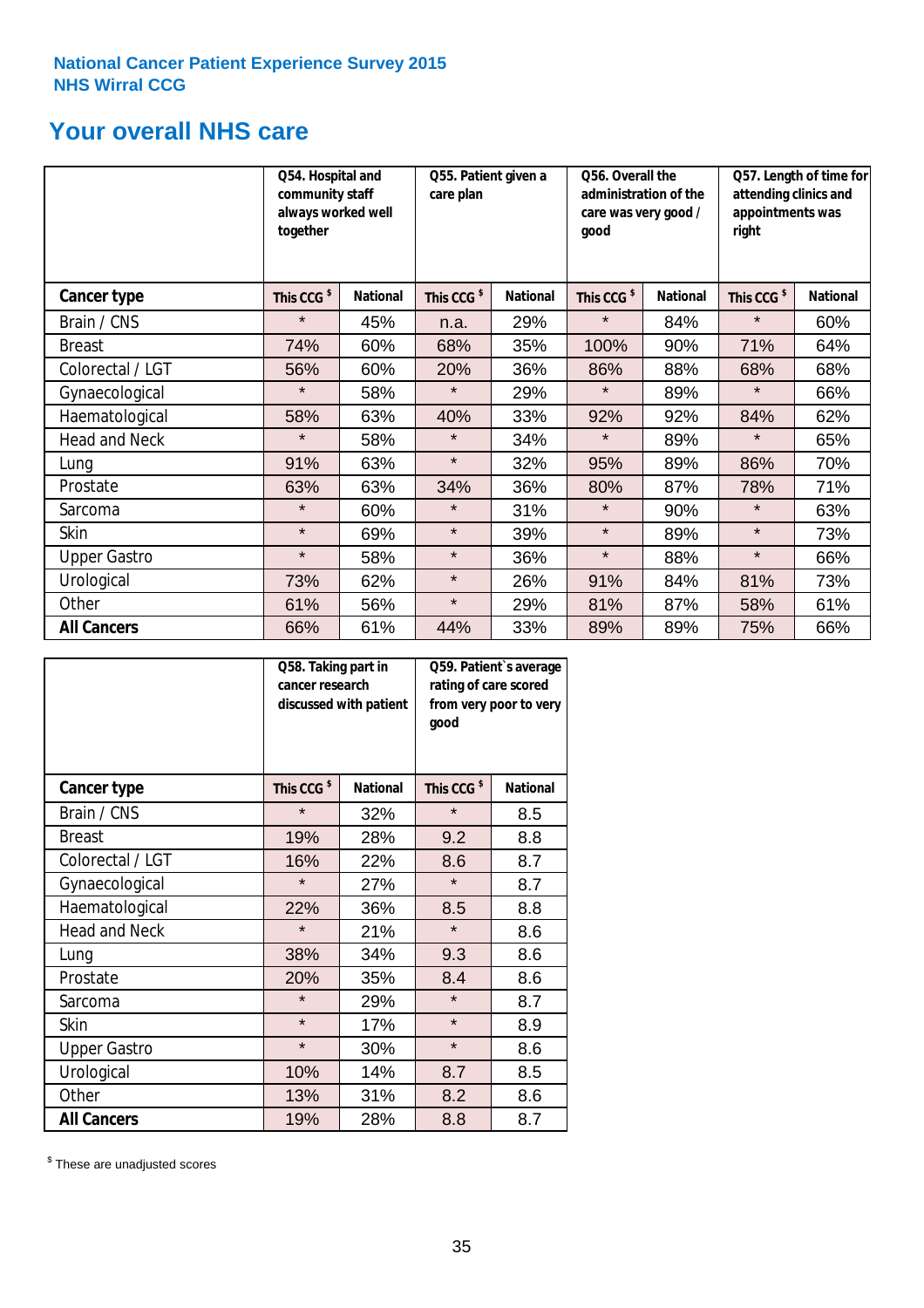### **Annex**

### **Methodology**

The sample for the survey included all adult (aged 16 and over) NHS patients, with a confirmed primary diagnosis of cancer, discharged from an NHS Trust after an inpatient episode or day case attendance for cancer related treatment in the months of April, May and June 2015.

The patients included in the sample had relevant cancer ICD10 codes (C00-99 excluding C44 and C84, and D05) in the first diagnosis field of their patient records, applied to their patient files by the relevant NHS Trust, and were alive at the point at which fieldwork commenced. Deceased checks were undertaken on up to three occasions during fieldwork, to ensure that questionnaires were not sent to patients who had died since their treatment.

Trust samples were checked rigorously for duplicates and patient lists were also de-duplicated nationally to ensure that patients did not receive multiple copies of questionnaires.

The fieldwork for the survey was undertaken between October 2015 and March 2016.

For the first time, the survey used a mixed mode methodology. Questionnaires were sent by post with two reminders where necesssary, but also included an option to complete online. A Freephone helpline was available for respondents to ask questions about the survey, to enable them to complete their questionnaires over the phone, and to provide access to a translation and interpreting facility for those whose first language was not English.

The Health Research Authority supported the survey by granting Section 251 approval.

#### **Further information**

Further information on survey methodology, as well as all of the national and local reports and data, is available at www.ncpes.co.uk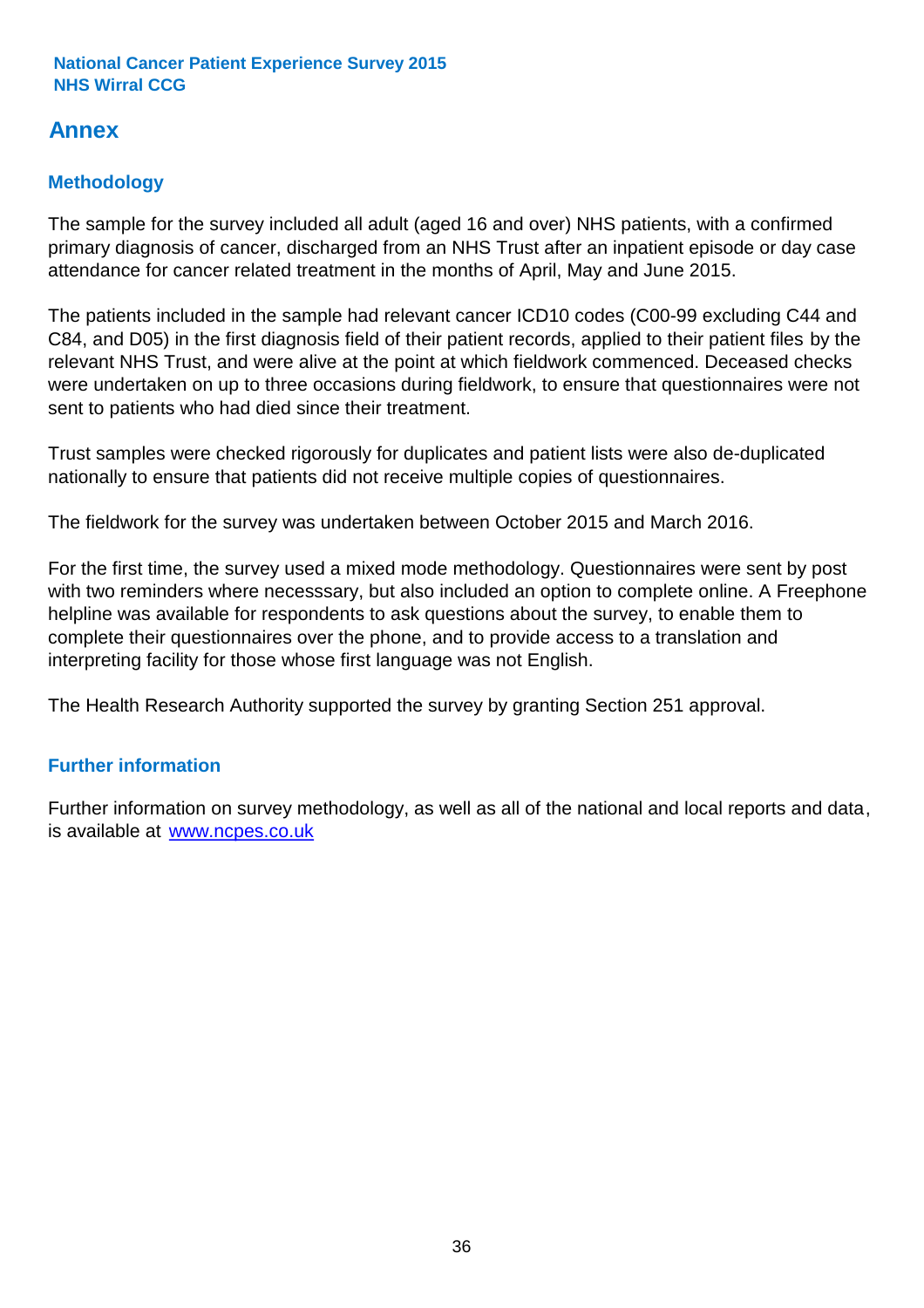#### **Redevelopment of the 2015 survey**

A number of significant changes have been made to the National Cancer Patient Experience Survey in 2015:

- the length of the questionnaire has been reduced
- response options have been reviewed and changed to make them consistent throughout the survey
- some of the questions and / or answer options have been changed so that they are now in line with questions in other patient surveys (e.g. the Care Quality Commission national patient surveys), to improve comparability between them
- the topic areas within the questionnaire have been redesigned to capture the whole patient journey.

There are 50 questions in the questionnaire that relate directly to patient experience. Of these, 14 remain unchanged from previous years; and a further 21 have been slightly amended. We draw caution in directly comparing data from the 2015 survey to the findings of the previous CPES surveys, even for identical questions. Changes in the structure of the survey instrument (questionnaire) and also the administration of the survey (calendar period and length of time from sampling to field work start and completion) may influence nationwide averages, although these features will not greatly impact on relative comparisons (e.g. between patient groups or hospitals).

The other 15 questions are either new or substantially changed from previous years.

It is expected that there will be few, if any changes, to the questionnaire going forward so we will be able to compare the results year on year. Where changes are necessary they are expected to be for methodological reasons or to improve question reliability.

Another significant change in 2015 is that an online version of the questionnaire has been developed. The online version was developed to make the questionnaire more accessible for respondents. This may have an impact on the demographic characteristics of the respondents. This may be an improvement if previously underrepresented groups have responded. However, changes to the demographics of respondents may have implications on the overall results - and again, leads us to draw caution in directly comparing results with previous years.

#### **Official Statistics**

The 2015 survey data has been published for the first time as Official Statistics. The 2015 survey data has been produced and published in line with the Code of Practice for Official Statistics.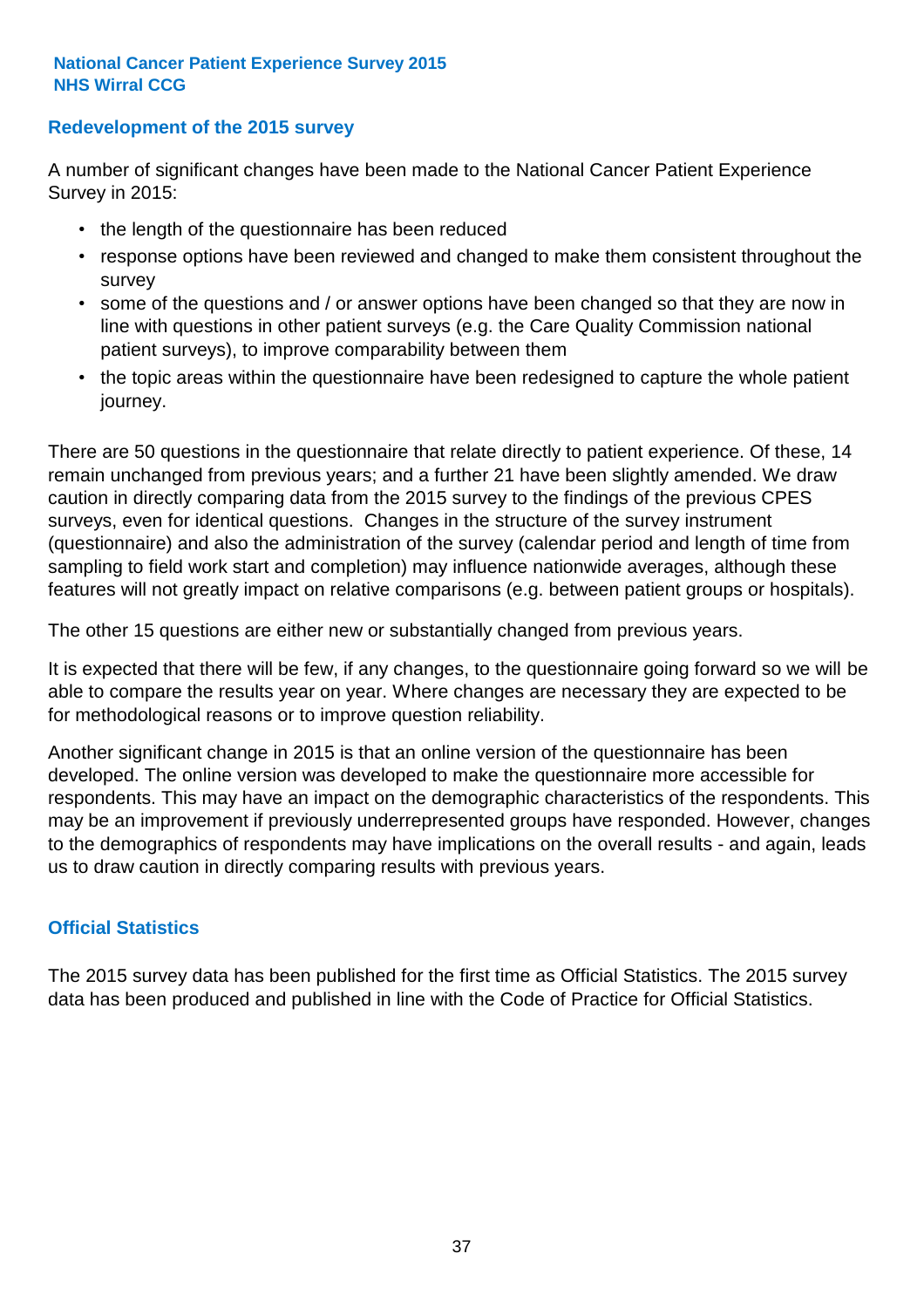#### **Scoring methodologies**

49 of the 50 questions relating directly to patient experience have been summarised as the score of the percentage of patients who reported a positive experience. For example:

- question 6 asks: "Overall, how did you feel about the length of time you had to wait for your test to be done?". Responses have been recorded as positive only for those patients who selected the first option ("It was about right")
- question 11 asks: "When you were told you had cancer, were you given written information about the type of cancer you had?". Responses have been recorded as positive only for those patients who selected the first option ("Yes, and it was easy to understand").

Where options do not provide any information on positive/negative patient experience (e.g. "Don't know / can't remember"), they are excluded from the score.

The other question (question 59) asks respondents to rate their overall care on a scale of 0 to 10. Scores have been given as an average on this scale.

A copy of the 2015 questionnaire, marked up with all of these scoring conventions, is available at www.ncpes.co.uk

Further details on the scoring methodology can be found in the technical document for the survey, available at <u>www.ncpes.co.uk</u>

#### **Case-mix adjustment**

For the first time in 2015, case-mix adjusted findings are being presented alongside unadjusted results for CCGs. Case-mix adjustment allows us to account for the impact that differing patient populations might have on results. By using the case-mix adjusted estimates we can obtain a greater understanding of how a CCG is performing given their patient population.

The factors taken into account in this case-mix adjustment are gender, age, ethnic group, deprivation, and tumour group.

For further details on case-mix adjustment, please refer to the technical document for the survey, available at www.ncpes.co.uk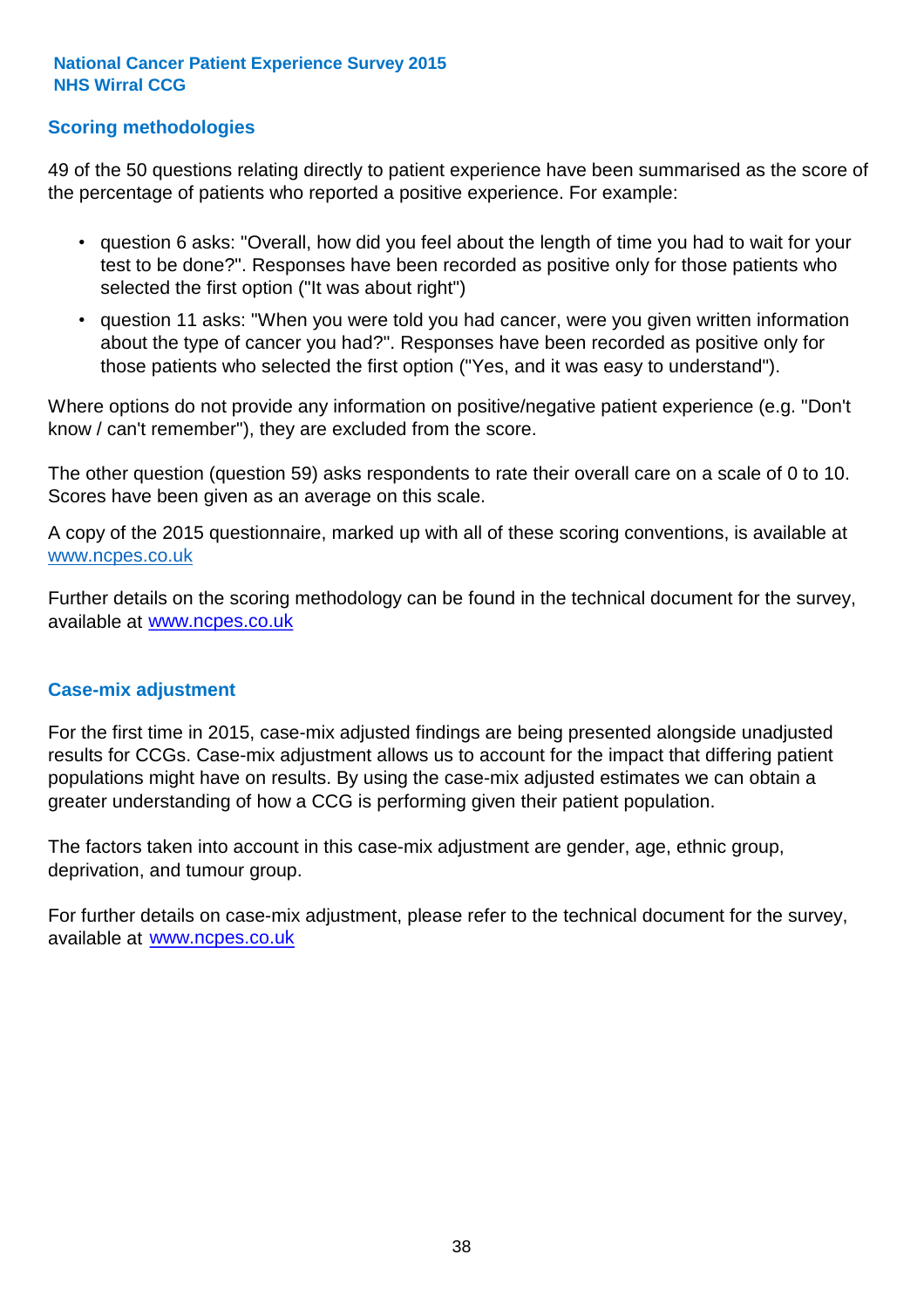#### **Response Rates**

|                 | Sample      | <b>Excluded</b> | Adjusted      | <b>Not</b>              | Blank /         | Completed | Response |
|-----------------|-------------|-----------------|---------------|-------------------------|-----------------|-----------|----------|
|                 | <b>Size</b> |                 | <b>Sample</b> | <b>Returned Refused</b> |                 |           | Rate     |
| <b>National</b> | 116,991     | 8.719           | 108,272       | 33,168                  | 3.918           | 71,186    | 66%      |
| 12F             | 626         | 52              | 574           | 191                     | 24 <sub>1</sub> | 359       | 63%      |

#### **Respondents by tumour group**

The tables below show the numbers of patients from each tumour group and the age and gender distribution of these patients.

| <b>Tumour Group</b>  | Number of<br>respondents* |
|----------------------|---------------------------|
| Brain / CNS          | $\overline{2}$            |
| <b>Breast</b>        | 69                        |
| Gynaecological       | 14                        |
| Colorectal / LGT     | 44                        |
| Lung                 | 23                        |
| <b>Skin</b>          | 12                        |
| Haematological       | 63                        |
| <b>Upper Gastro</b>  | 17                        |
| Other                | 17                        |
| Urological           | 33                        |
| Prostate             | 46                        |
| Sarcoma              | 3                         |
| <b>Head and Neck</b> | 16                        |

*\* These figures may not match the numerator for all questions in the 'Comparisons by tumour group' section of this report, because not all questions were answered by all respondents.*

#### **Respondents by age and gender**

The questionnaire asked respondents to give their year of birth. This information has been amalgamated into 8 age bands. The age and gender distribution for the CCG was as follows:

|             | 16-24 | 25-34 | 35-44 | 45-54 | 55-64 | 65-74 | 75-84 | $85+$   | Total |
|-------------|-------|-------|-------|-------|-------|-------|-------|---------|-------|
| <b>Male</b> |       |       |       | 6     | 36    | 70    | 46    |         | 173   |
| Female      |       |       |       | 28    | 34    | 68    | 36    |         | 186   |
| Total       |       |       | 10    | 34    | 70    | 138   | 82    | 21<br>∠ | 359   |